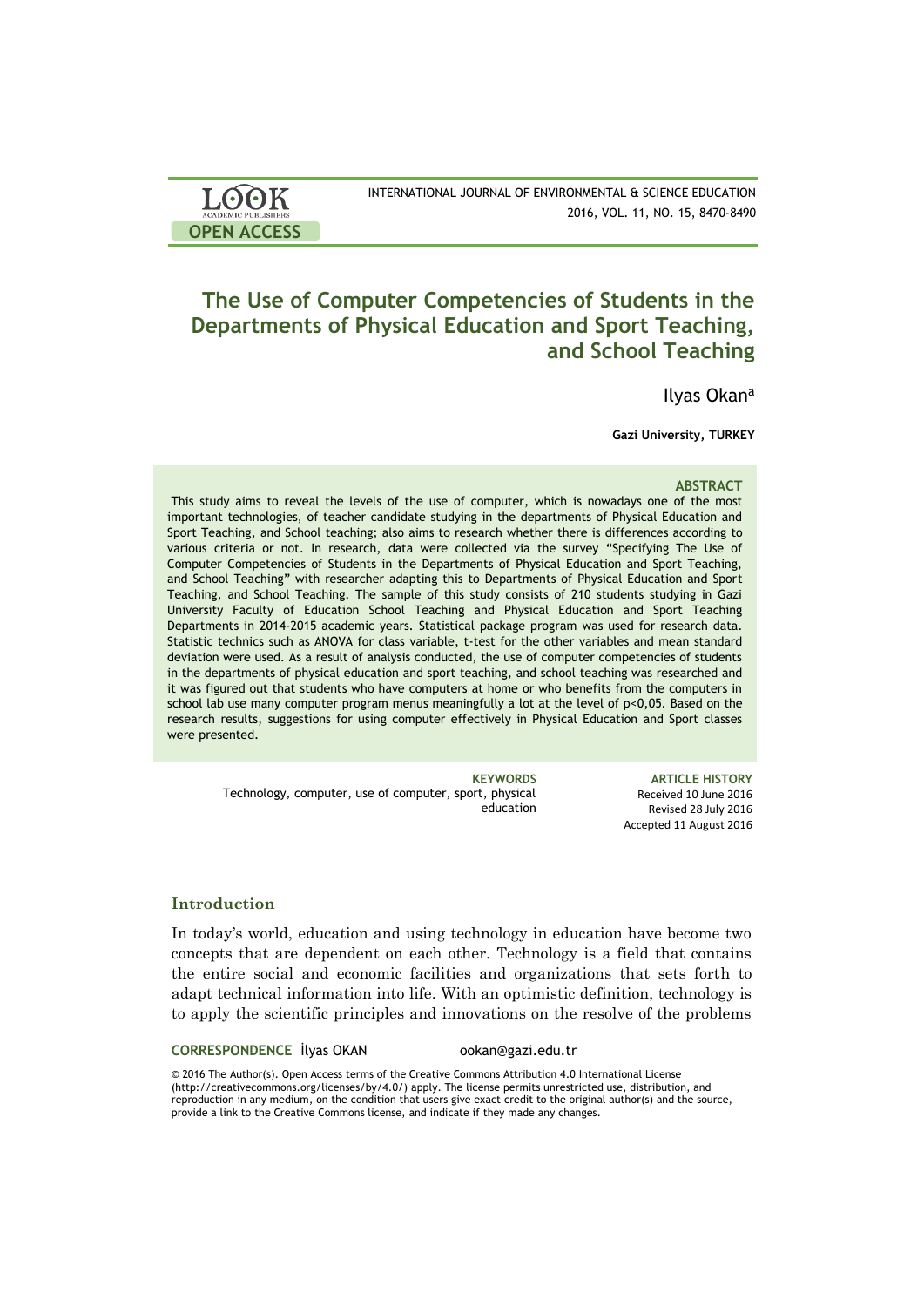and is a simplification of life (Cited Gümüşdağ et al., 2013). At the same time, it also changes the relationships between fields and disciplines and has effect on increase of information. In terms of society future, education is one of the most important fields where the technology is used. Therefore, especially the developed countries, the whole societies are in a struggle for gaining individuals a quality education by using technology (Erdemir and Bakırcı, 2009: 99-108). Education which is everyone's fundamental right is defined as a process of showing purposely a change in an intended way in thoughts and behaviors of human. By thinking the future and advantages of human and society, main purpose with education is to provide an increase of social welfare and productivity by providing the intra-society harmony (Cited Gümüşdağ et al., 2013).

One of the most important features and perhaps chances of last three decades is the incredible progression of technology. In last decade, particularly the computer technology has attracted the biggest attention around the world. In parallel with this change, schools have started to use the computers in education for the purpose of increasing the quality in education. Technology is considered as a sign for high quality in education by many educators, teachers and researchers. Thus, it is observed that the importance of integration of technology in schools has increased. To raise individuals who reach knowledge and use this knowledge, it is needed that teachers should use effectively the technological equipments (computer, internet, etc.) and should have these skills. On the other hand, when examined the national and international studies, it is appeared that there is no standardized definition for technology integration. On this topic, studies conducted recently contain usage of desktop software programs such as word processor and calculation table in laptops or desktop computers with purpose of education, or usage of internet technology with purpose of education in schools, existing information about technology integration in schools (Erdemir and Bakırcı, 2009: 99-108).

As for that the level of making real the purpose of a system is dependent on qualification of factors forming itself and on interaction with each other, it can be said that the success of education system is dependent mostly on behaviors and qualifications of teachers who have the power of effect on students in school or outside of school. Since they are executers of education programs, teachers have responsibility for determining the quality of education system and education service and whether the system is successful or not. The fact that teachers develop a positive attitude for teaching profession is dependent on many variables without doubt. As one of these variables can be the use of computer and skill level, another can be the level of using the teaching technologies in class. In the process of education, it is known that self-confidence and competencies of individuals caring and sparing time more for the technology and use of computer are positive (Cited Gümüşdağ et al., 2013). Thus, there is a transformation on raising a teacher and definition of his/her competencies from behavioral understanding to techno pedagogy (technological pedagogical field information) where field information, pedagogy and technology are integrated. Gaining the skills of the use of computer to teacher can be accepted as an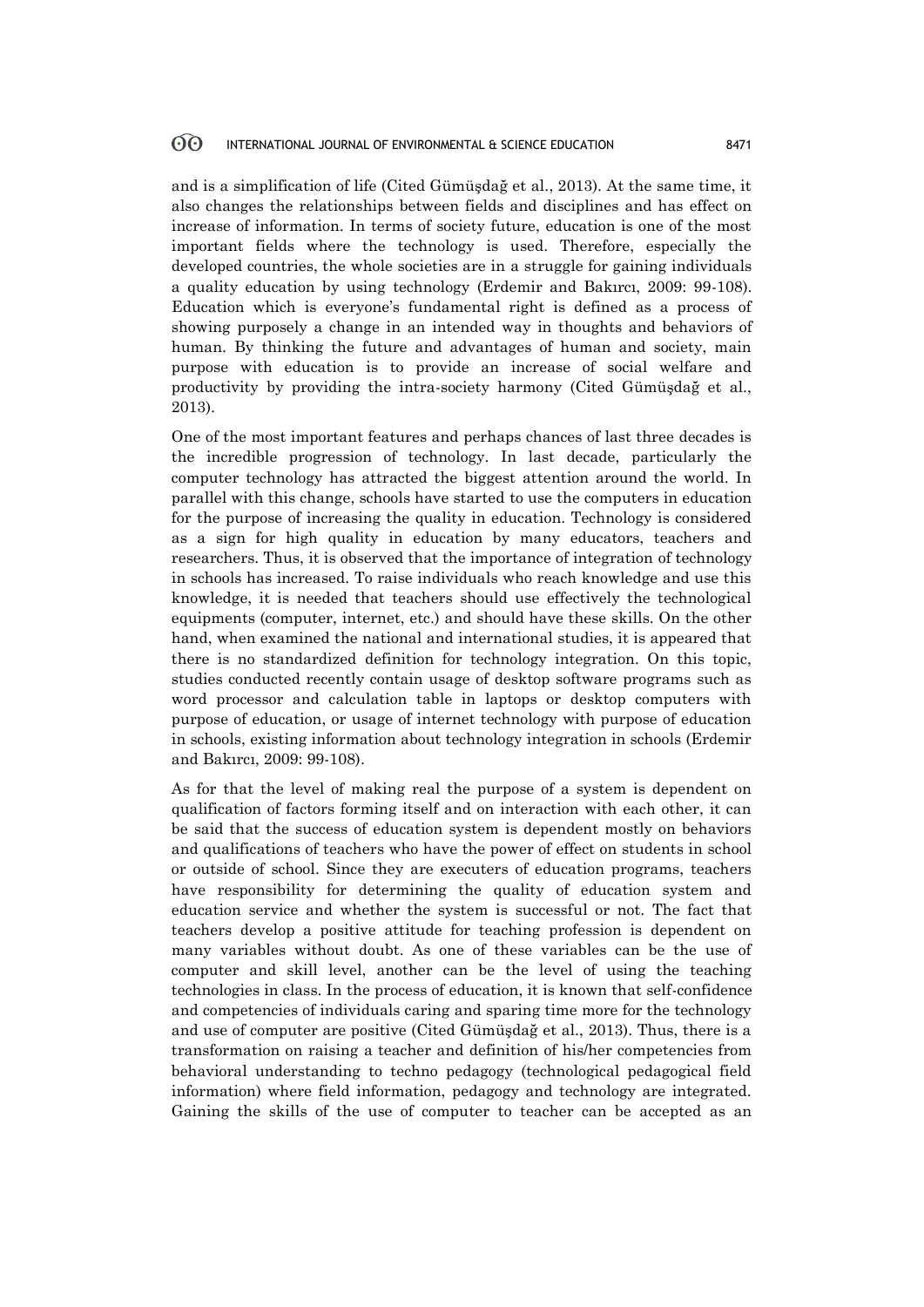important variable that affects the quality of education system. It is emphasized that these skills of teachers are important in terms of effectiveness and productivity of education process (Usta and Korkmaz, 2010: 1335-1339).

The more information technologies become common, the more computer literacy and the importance of technology use skills increase and it becomes a very important characteristic of human resource. Necessity of students being competent computer users is accepted by educators and public opinion. In order to use the technology in education environments, both teachers and students should be computer literate. However, in educational environments the discussions on what is the computer literacy are continuing. In many schools, computer is used for only either surfing on internet or playing games. Suitability of computer applications to curriculum and intra-class practices is generally ignored. What reveals the technology is human. Human-being reveals the technology as a result of scientific studies. Shortly, the efforts of human-beings are needed for revealing of technology. Effort, labor and request are needed to use and spread the technology in education environment. For this purpose, scientific studies should be done with the whole educators taking in private necessary precautions in the field of physical education and sport science to activate the use of technology (Cited Yaman, 2008). It is thought that on selection of students in the department of physical education and sport teaching; beside some physical, physiological performances (Çolakoğlu. 2014), researching the use of computer skills can affect the students' academic successes. For this purpose; by specifying the level of use of computer, the most common product of technology, of students in the departments of physical education and sport teaching and school teaching, suggestions for popularizing this are presented.

# **METHODOLOGY, OBJECTIVES AND RESEARCH DESIGN**

### Method

Research was done with scanning method. The sample of study consists of the students in Gazi University Faculty of Education School Teaching and Physical Education and Sport Teaching Departments, who did or didn't take the computer classes in previous semesters in university. With the purpose of collecting data, the survey "The Use of Computer Competencies of Education Manager Candidate Teachers" developed by İşman et al. (2006) was adapted into physical education and form teachers and the validity and reliability was done again under the name of "Specifying The Use of Computer Competencies of Students in the Departments of Physical Education and Sport Teaching, and School Teaching", and it was applied by researcher on the sample group consisting of 210 students in the departments of physical education and sport teaching and school teaching. In survey form it was asked from sample group to answer 43 questions about the use of Windows, Office and Multimedia programs menu by handling in 4 dimensions according to states of existence of computer at home, existence of computer lab in school, the ability of computer use of family, whether or not students can benefit from computer lab.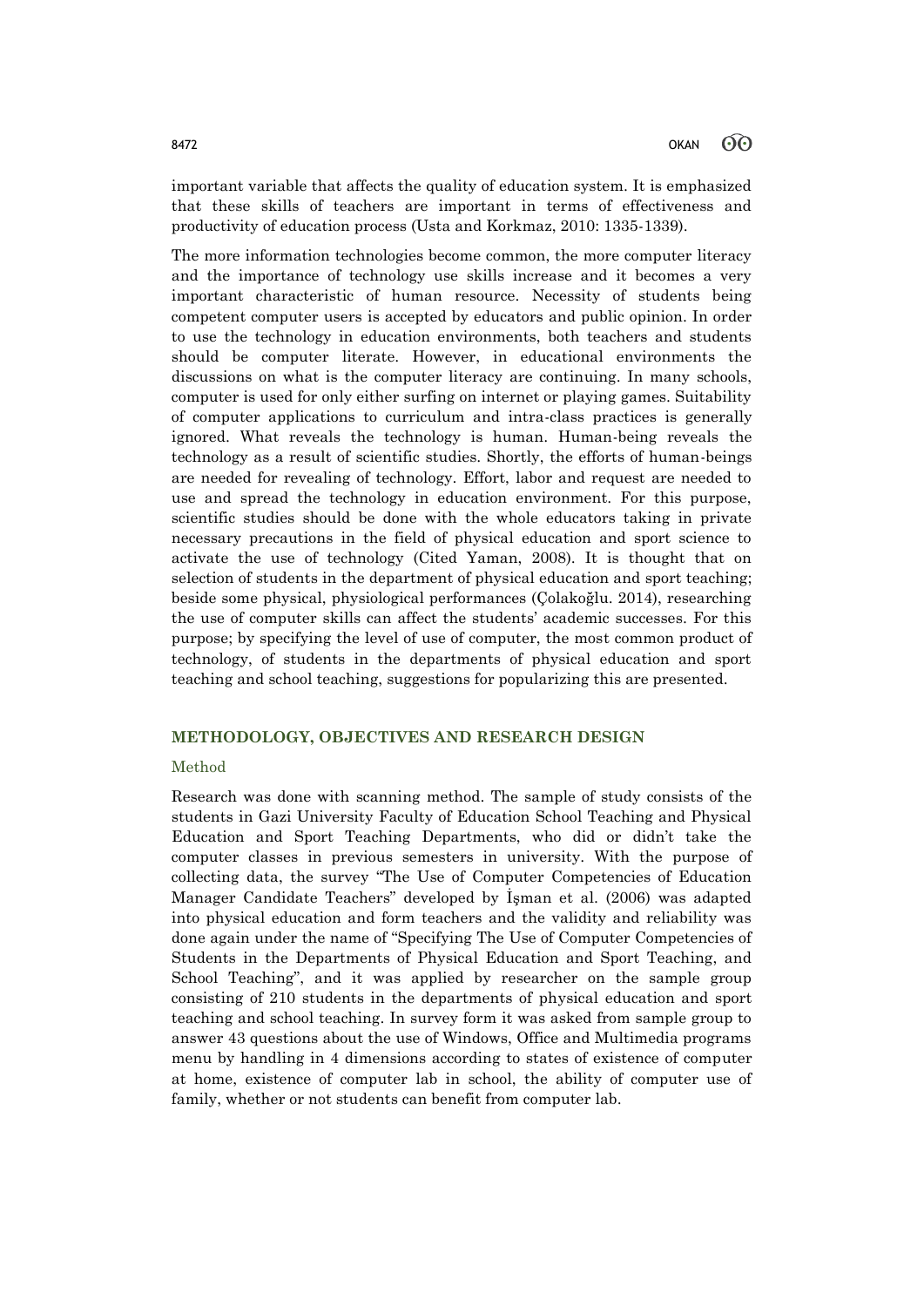### Purpose of Research

This study aims to reveal the computer, one of the present-day's most important technologies, level of the use of Physical Education and Sport Teacher and Form Teacher candidates and to research resources of differences in use according to criteria of existence of computer at home, existence of computer lab in school, the ability of using computer of family, whether or not students can benefit from computer lab.

### Population of Research

While population of research consists of students in Gazi University Faculty of Education School Teaching and Physical Education and Sport teaching in 2014- 2015 academic years, . the sample is consisted of 210 students studying in first, second, third and fourth grades in Gazi University Faculty of Education School Teaching and Physical Education and Sport Teaching Departments, who did or didn't take the computer classes in previous semesters.

## Research Survey

With the purpose of collecting data, the survey "The Use of Computer Competencies of Education Manager Candidate Teachers" developed by İşman et al. (2006) was adapted by researcher into physical education and form teachers, and the validity was provided again by taking expert opinion under the name of "Specifying The Use of Computer Competencies of Students in the Departments of Physical Education and Sport Teaching, and School Teaching". For reliability, internal consistency was found as cronbach alfa = ,9844. Survey was applied by researcher on the sample group consisting of 210 students in the departments of physical education and sport teaching and school teaching. Physical Education and Sport Teaching, and School Teaching candidates participated in research chose one of the choices that are I Have No Experience (1), I Have A Little Experience (2), I have Experience (3) and I Have Top-Level Experience and then they were given points from 1 to 4. Survey is composed of 6 categories. In first category, there are questions about whether there are computers at home, whether there are computer labs in schools, whether family use computer and the chances of benefiting from labs, and there are articles that measure the skills of using Windows in second category, Word in third category, Excel in fourth category, PowerPoint in fifth category and multimedia programs in sixth category. For research, questions that measure different skill fields with computers. In survey, there are totally 43 articles; 9 about Windows, 9 about Word, 9 about Excel, 8 about PowerPoint and 8 about multimedia programs (Cited Yaman, 2008).

### Research Data

Data used in this research was obtained with the scale "Specifying the Use of Computer Competencies of Students in the Departments of Physical Education and Sport Teaching, and School Teaching" applied on the students in the Departments of Physical Education and Sport Teaching, and School Teaching.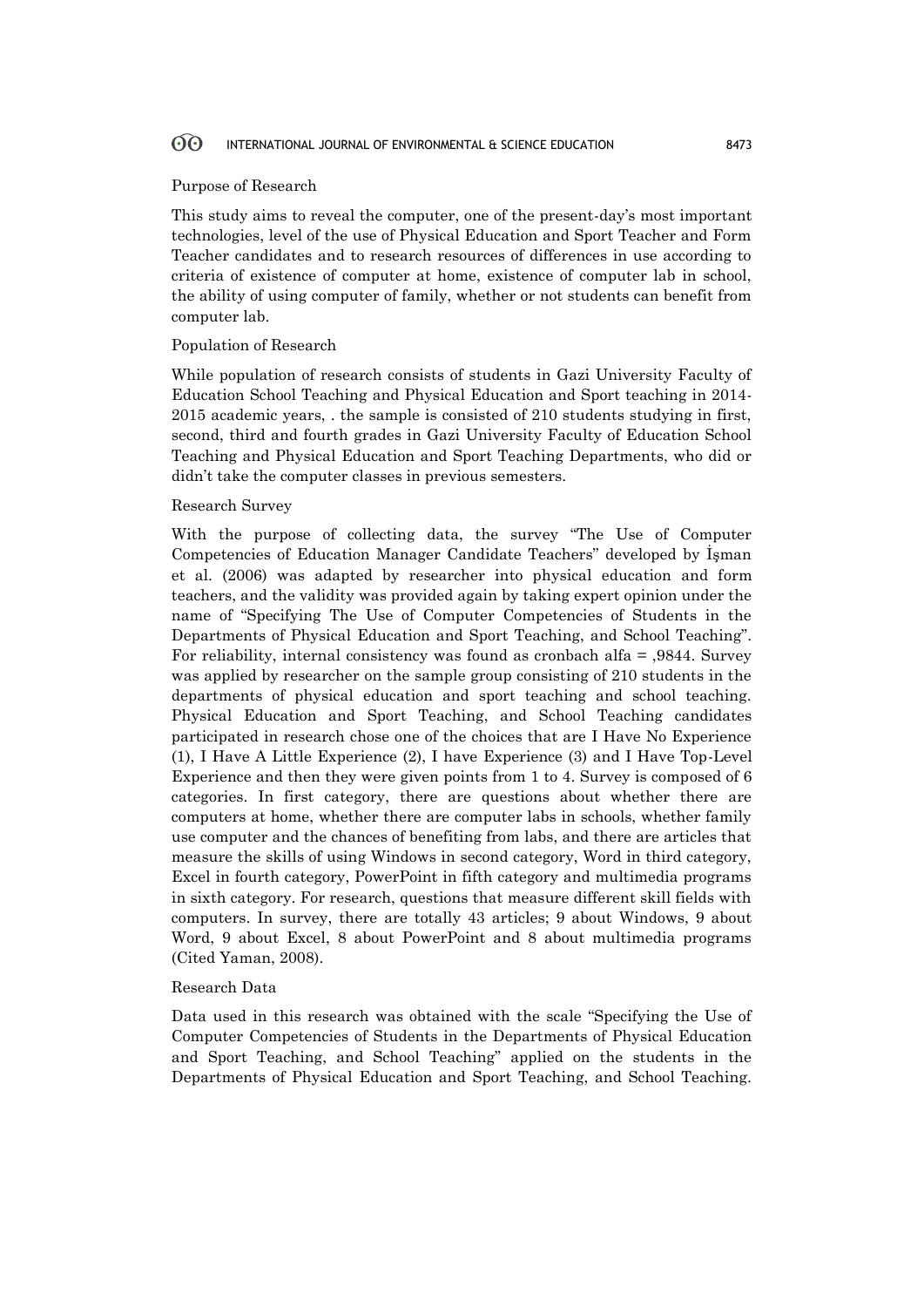Research survey was applied on 500 students, but surveys of 210 students were evaluated.

# Statistical Method of Research

Point means belonging to levels of the use of programs determined from the answers of students participated in research for questions in surveys were obtained and analyses were done according to these point means. For evaluation of research data, as a statistical method; percentage distributions values and frequency belonging to socio-demographic characteristics of students were calculated. Normality test and variances' homogeneity tests were conducted to variables. As a result of these tests, it was seen that related variables didn't provide the normality assumption and nonparametric analysis methods were used. Kruskal-Wallis test and Mann-Whitney test were used to test the differences among the levels of use of programs determined in terms of sociodemographic characteristics of teachers included in research. In used nonparametric tests, Z distribution statistic for Mann-Whitney test and X-Square distribution statistic for Kruskal-Wallis test were determined pursuant to central limit theorem and because of the fact that research example diameter is big. In applied statistical tests, meaningful level was determined as  $\alpha$ =.05 and hypotheses were tested at the level ol %95 trust. Statistical analyses were done with SPSS 21 for Windows package program.

# RESULTS

| <b>VARIABLES</b> | <b>SUB-DIMENSIONS</b> | N   | $\%$ | <b>TOTAL</b> |  |
|------------------|-----------------------|-----|------|--------------|--|
| Gender           | Female                | 122 | 58,1 | 210          |  |
|                  | Male                  | 88  | 41,9 |              |  |
|                  | 1.Grade               | 50  | 23,8 |              |  |
| Grade            | 2.Grade               | 66  | 31,4 | 210          |  |
|                  | 3.Grade               | 51  | 24,3 |              |  |
|                  | 4.Grade               | 43  | 20,5 |              |  |
|                  | 19-21                 | 116 | 55,2 |              |  |
| Age              | 22-24                 | 75  | 35,7 | 210          |  |
|                  | $25+$                 | 19  | 9,0  |              |  |
|                  | Physical<br>Education | 90  | 42,9 |              |  |
| Department       | Teaching              |     |      | 210          |  |
|                  | School Teaching       | 120 | 57,1 |              |  |

Table 1: Frequency Distributions related to Demographic Characteristics of Students Participated in Research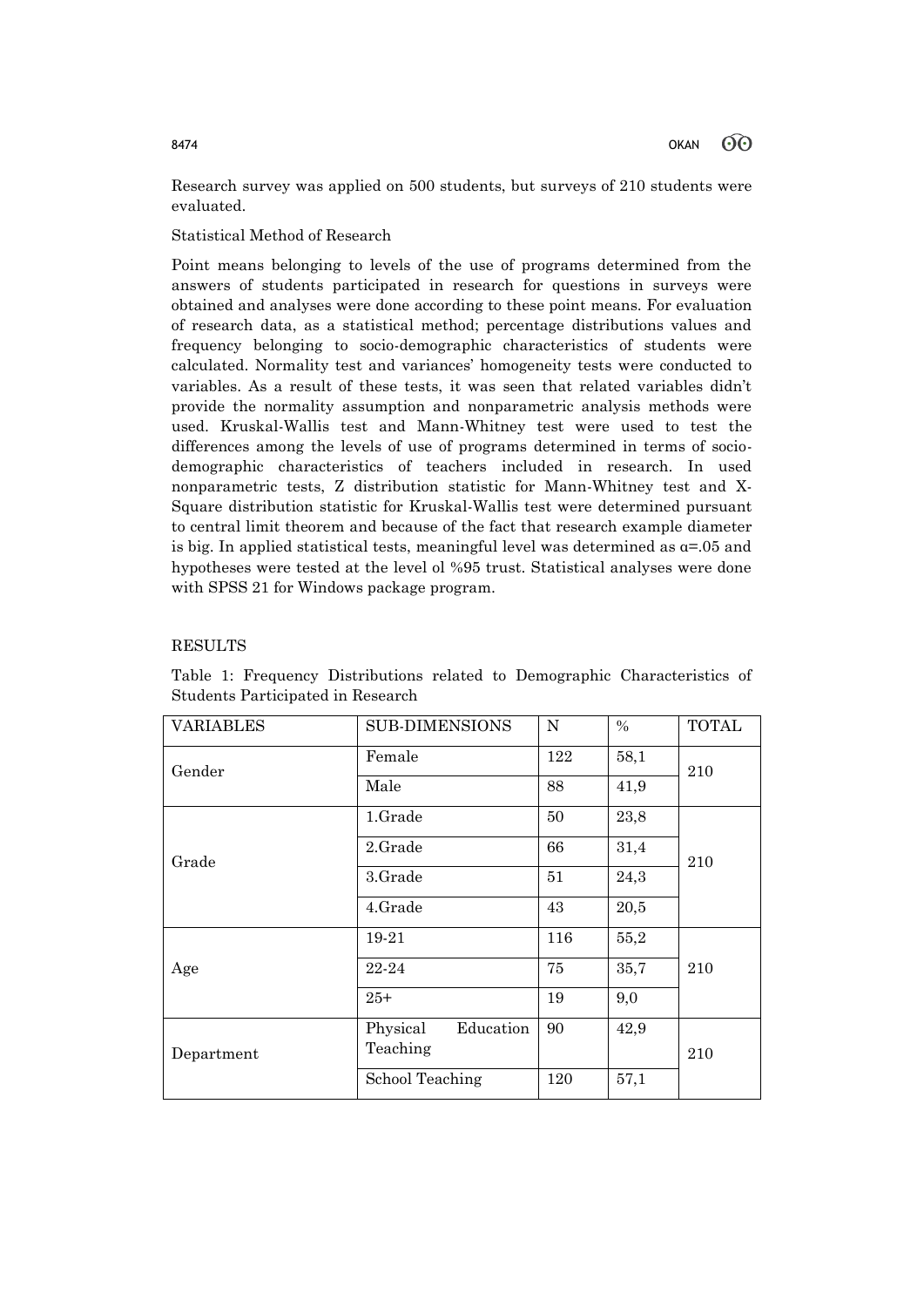|                                  | 400-                | $\overline{4}$ | 1,9  |     |
|----------------------------------|---------------------|----------------|------|-----|
|                                  | 401-800             | $\overline{5}$ | 2,4  |     |
| Income                           | 801-1000            | 16             | 7,6  | 210 |
|                                  | 1001-1500           | 51             | 24,3 |     |
|                                  | $1500+$             | 134            | 63,8 |     |
| of<br>State of Existence         | Exists              | 190            | 90,5 | 210 |
| Computer at Home                 | Doesn't Exist       | 20             | 9,5  |     |
| of<br>State of Existence         | Exists              | 172            | 81,9 | 210 |
| Internet                         | Doesn't Exist       | 38             | 18,1 |     |
| State of Existence<br>of         | Exists              | 198            | 94,3 |     |
| Labs<br>Computer<br>in<br>School | Doesn't Exist       | 12             | 5,7  | 210 |
| State of Family's Use of         | They do             | 156            | 74,3 | 210 |
| Computer                         | They don't          | 54             | 25,7 |     |
| of<br>Benefiting<br>State        | It is benefitted    | 118            | 56,2 |     |
| Always from Computer<br>Labs     | It isn't benefitted | 92             | 43,8 | 210 |

In the scope of research, there are 210 students, 58,1% of which are female and 41,9% of which are male. When considered the grade levels of students participated in research, 23,8% are 1.grade, 31,4% are 2.grade, 24,3% are 3.grade and 20,5% are 4.grade. 55,2% of students are in a range of 19-21 age, 35,7% are in a range of 22-24 age and 9% are 25 or older. 42,9% of students participated in research study Physical Education Teaching and 57,1% study School Teaching. 1,9% of students' income is 400 TL or less, income of 2,4% is between the range of 401-800, income of 7,6% is between the range of 801-1000 TL, income of %24,3 is between the range of 1001-1500 and income of 63,8% is 1500 TL or more. While %90,5% of students have computer at home, 9,5% of students don't have. 81,9% of students participated in research have internet connectivity, 18,1% don't have. 94,3% of students have computer labs in school, 5,7% of students don't have. 74,3% of students' family use computer, 25,7% students' family don't use. 56,2% of students said that they can benefit always from computer labs in school, 43,8% of students said that they cant benefit always.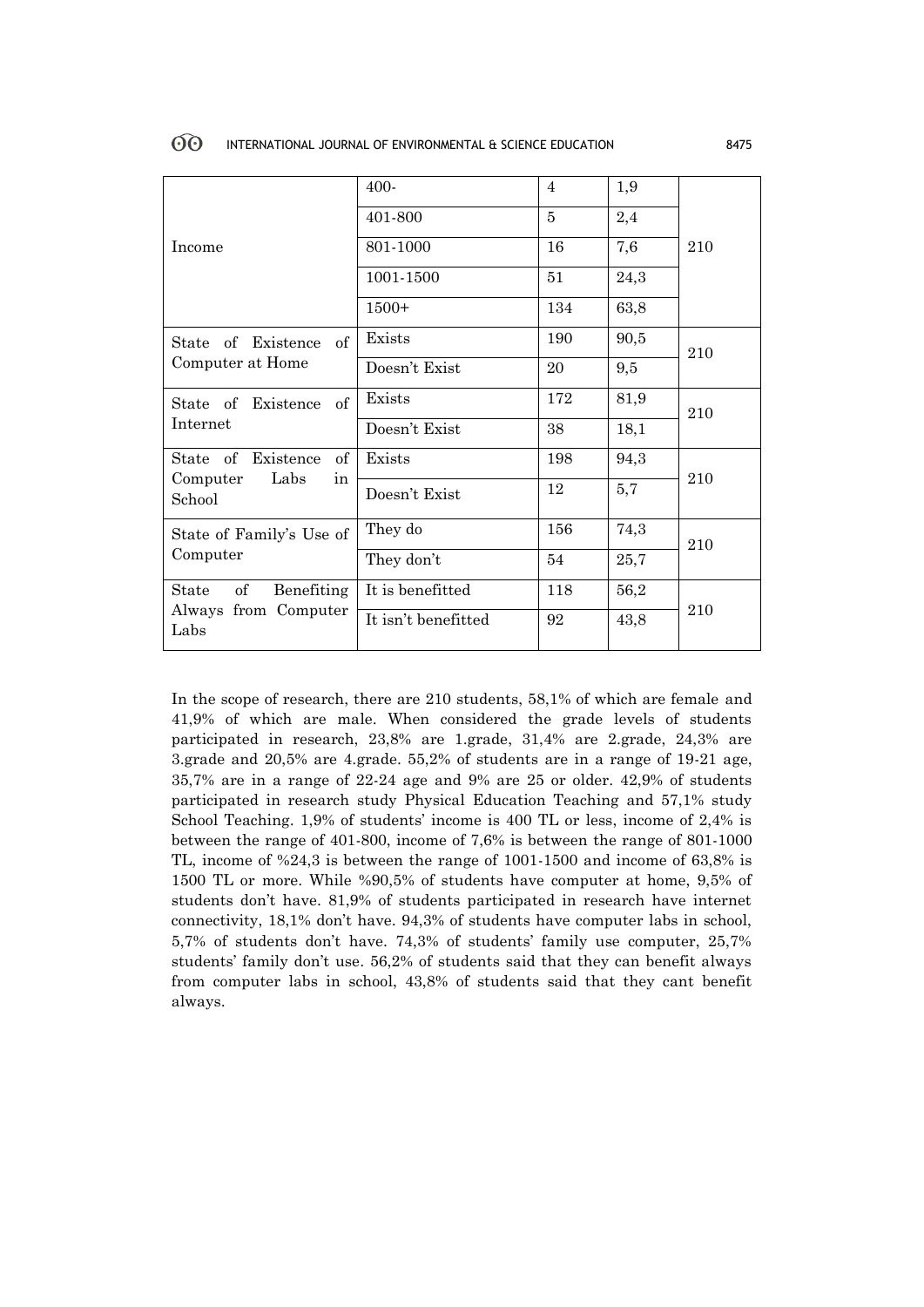|                                                       | Gender                                   | ${\rm N}$ | Ordinal Number<br>Mean | Z        | p                |
|-------------------------------------------------------|------------------------------------------|-----------|------------------------|----------|------------------|
|                                                       | Female                                   | 122       | 110,83                 |          |                  |
|                                                       | Male                                     | 88        | 98,11                  | $-1,541$ | ,124             |
|                                                       | Female                                   | 122       | 107,47                 |          | ,574             |
|                                                       | Male                                     | 88        | 102,77                 | $-0.564$ |                  |
|                                                       | Female                                   | 122       | 103,45                 | $-0.588$ | ,558             |
|                                                       | Male<br>Female<br>Male<br>Female<br>Male | 88        | 108,35                 |          |                  |
|                                                       |                                          | 122       | 104,50                 | $-293$   |                  |
| Windows<br>Word<br>Excel<br>Power Point<br>Multimedia |                                          | 88        | 106,89                 |          | ,771             |
|                                                       |                                          | 122       | 97,15                  | $-2,395$ | $,016\sp{\star}$ |
|                                                       |                                          | 88        | 117,08                 |          |                  |

Table 2: Mann-Whitney U Test for Diffirence, according to "Gender" Variable, of Students' Levels of Use of Determined Computer Programs

Statistically meaningful difference according to "gender" variable isn't seen at the students' levels of use of windows, word, excel and power point. ( Z1= -1.541 p=.124>.05, Z2= -.564 p=.574>.05, Z3= -.588 p=.558>.05, Z4= -.293  $p=.771-.05$ ).

Statistically meaningful difference according to "gender" variable is seen at the students' levels of use of multimedia programs. ( Z5= -2.395 p=.016<.05 ).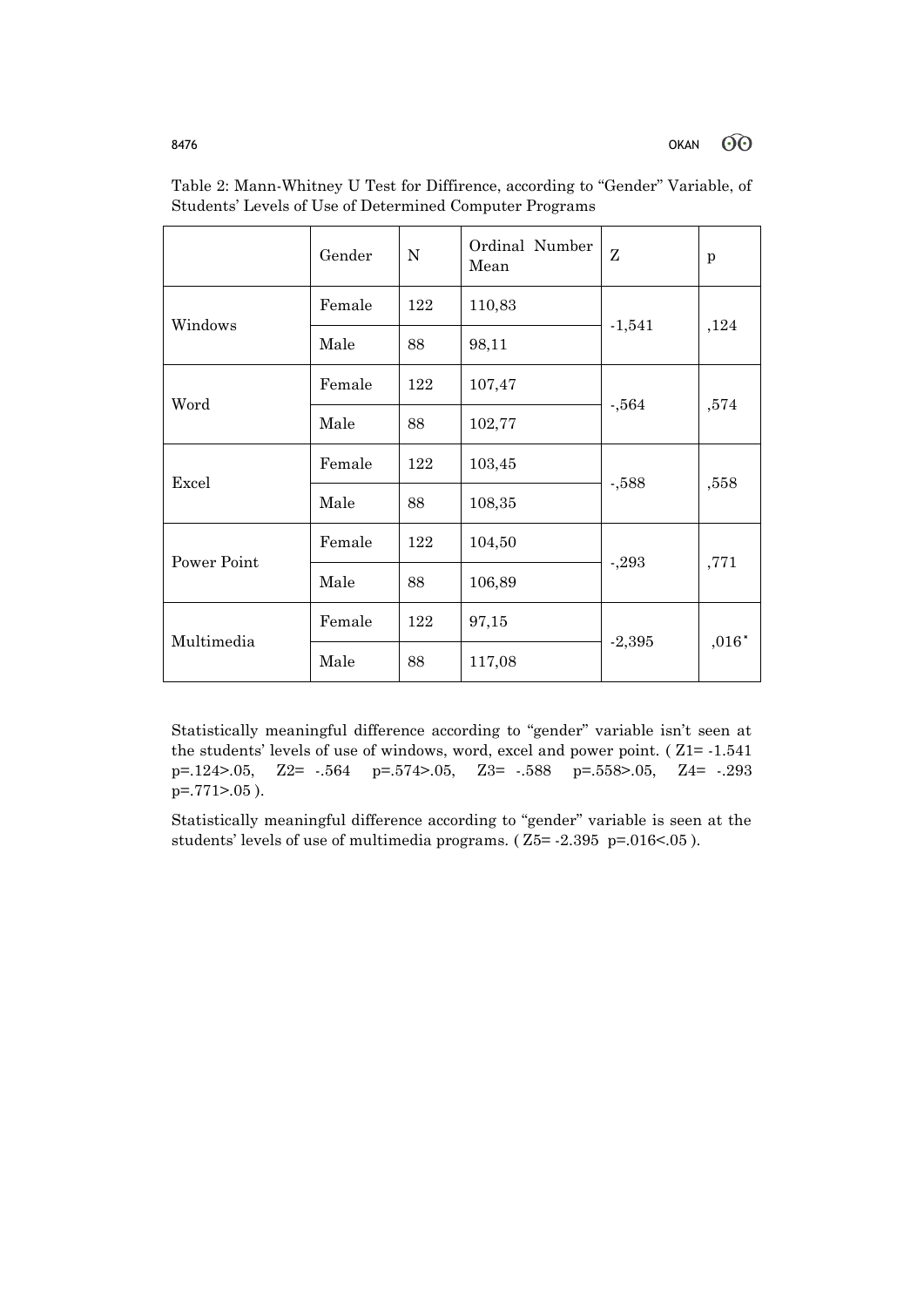|                | Department                     | ${\bf N}$                                                                                            | Ordinal Number<br>Mean | Z        | p    |
|----------------|--------------------------------|------------------------------------------------------------------------------------------------------|------------------------|----------|------|
| Windows        | Physical Education<br>Teaching | 90                                                                                                   | 106,54                 | $-222$   | ,825 |
|                | School Teaching                | 120                                                                                                  | 104,72                 |          |      |
| Word           | Physical Education<br>Teaching | 90                                                                                                   | 109,33                 | $-0.807$ | ,421 |
| Excel          | School Teaching                | 120                                                                                                  | 102,63                 |          |      |
|                | Physical Education<br>Teaching | 90                                                                                                   | 113,08                 | $-1,597$ | ,111 |
|                | School Teaching                | 120<br>99,81<br>90<br>107,87<br>$-511$<br>120<br>103,72<br>90<br>103,09<br>$-0.508$<br>120<br>107,31 |                        |          |      |
| Power<br>Point | Physical Education<br>Teaching |                                                                                                      |                        |          | ,611 |
|                | School Teaching                |                                                                                                      |                        |          |      |
| Multimedia     | Physical Education<br>Teaching |                                                                                                      |                        |          | ,612 |
|                | School Teaching                |                                                                                                      |                        |          |      |

|  | Table 3: Mann-Whitney U Test for Diffirence, according to "Department" |  |  |  |  |
|--|------------------------------------------------------------------------|--|--|--|--|
|  | Variable, of Students' Levels of Use of Determined Computer Programs   |  |  |  |  |

Statistically meaningful difference according to "department" variable isn't seen at the students' levels of use of windows, word, excel, power point and multimedia programs.

 $\label{eq:Z1} \mbox{(-7.222 p=0.825)} \mbox{(-8.25)} \mbox{(-1.597 p=0.421)} \mbox{(-1.597 p=0.111)} \mbox{(-1.597 p=0.111)} \mbox{(-1.597 p=0.111)} \mbox{(-1.597 p=0.111)} \mbox{(-1.597 p=0.111)} \mbox{(-1.597 p=0.111)} \mbox{(-1.597 p=0.111)} \mbox{(-1.597 p=0.111)} \mbox{(-1.597 p=0.111)} \mbox{$ .511 p=.611>.05, Z5= -2.395 p=.016<.05 ).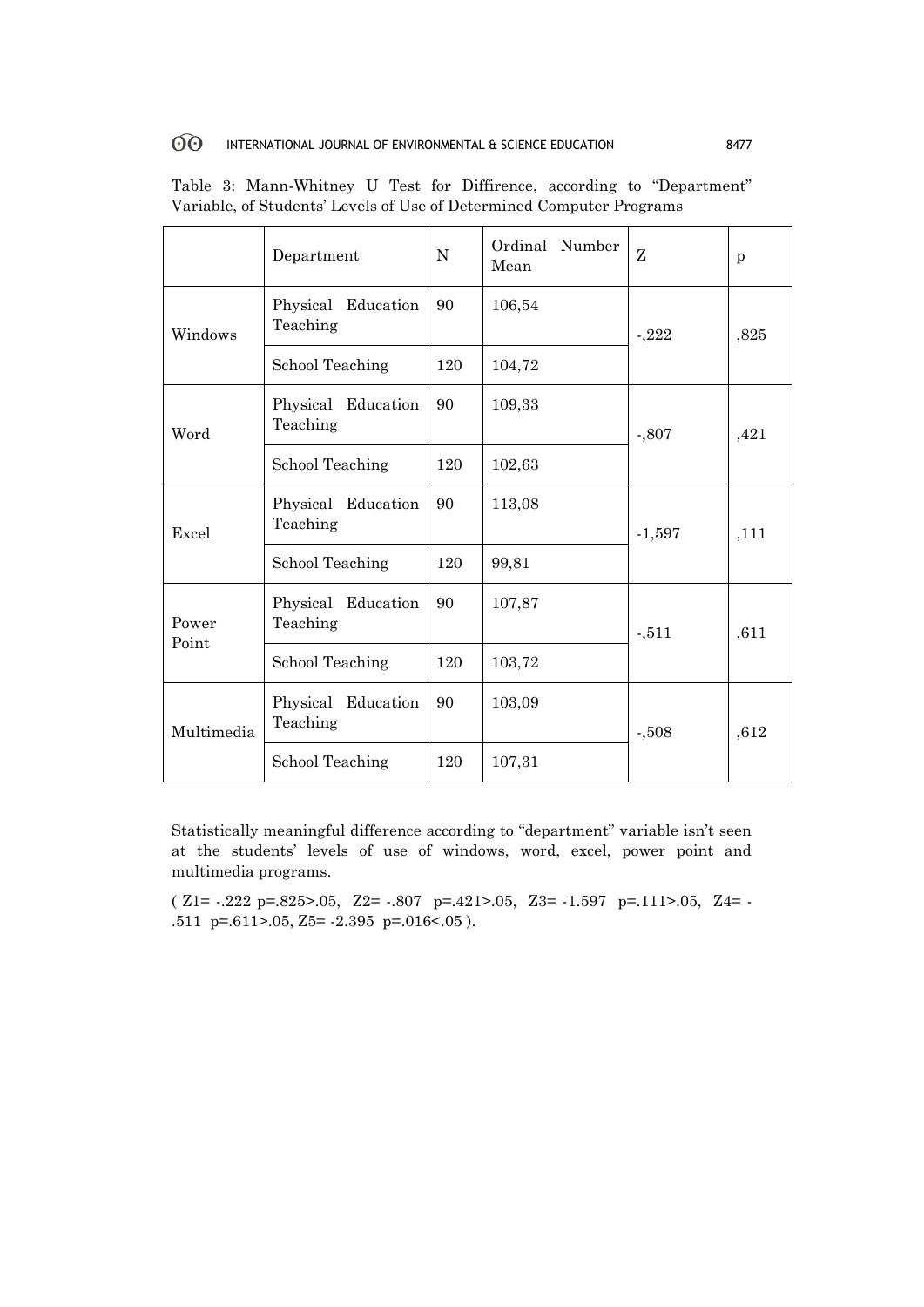|                | Age       | ${\bf N}$ | Ordinal<br>Number<br>Mean | $x^2$  | $\mathbf{p}$       |
|----------------|-----------|-----------|---------------------------|--------|--------------------|
|                | 19-21     | 116       | 97,87                     |        |                    |
| Windows        | 22-24     | $75\,$    | 117,37                    | 4,969  | ,083               |
|                | $25 +$    | 19        | 105,21                    |        |                    |
|                | 19-21     | 116       | 96,87                     |        |                    |
| Word           | 22-24     | 75        | 116,67                    | 5,477  | ,065               |
|                | $25 +$    | 19        | 114,08                    |        |                    |
|                | 19-21     | 116       | 92,83                     |        |                    |
| Excel          | 22-24     | 75        | 125,30                    | 13,523 | $,001\,^{\star}$   |
|                | $25 +$    | 19        | 104,71                    |        |                    |
|                | 19-21     | 116       | 95,50                     |        |                    |
| Power<br>Point | 22-24     | $75\,$    | 121,57                    | 9,149  | ${,}010^{\,\star}$ |
|                | $25 +$    | 19        | 103,11                    |        |                    |
|                | 19-21     | 116       | 101,04                    |        |                    |
| Multimedia     | $22 - 24$ | $75\,$    | 111,87                    | 1,534  | ,464               |
|                | $25 +$    | 19        | 107,61                    |        |                    |

Table 4: Kruskall-Wallis Test for Diffirence, according to "Age" Variable, of Students' Levels of Use of Determined Computer Programs

Statistically meaningful difference according to "age" variable isn't seen at the students' levels of use of windows, word and multimedia programs  $(x_1^2 = 4,969)$ p=.083>.05,  $x_2^2 = 5,477$  p=.065>.05,  $x_5^2 = 1,534$  p=.464>.05).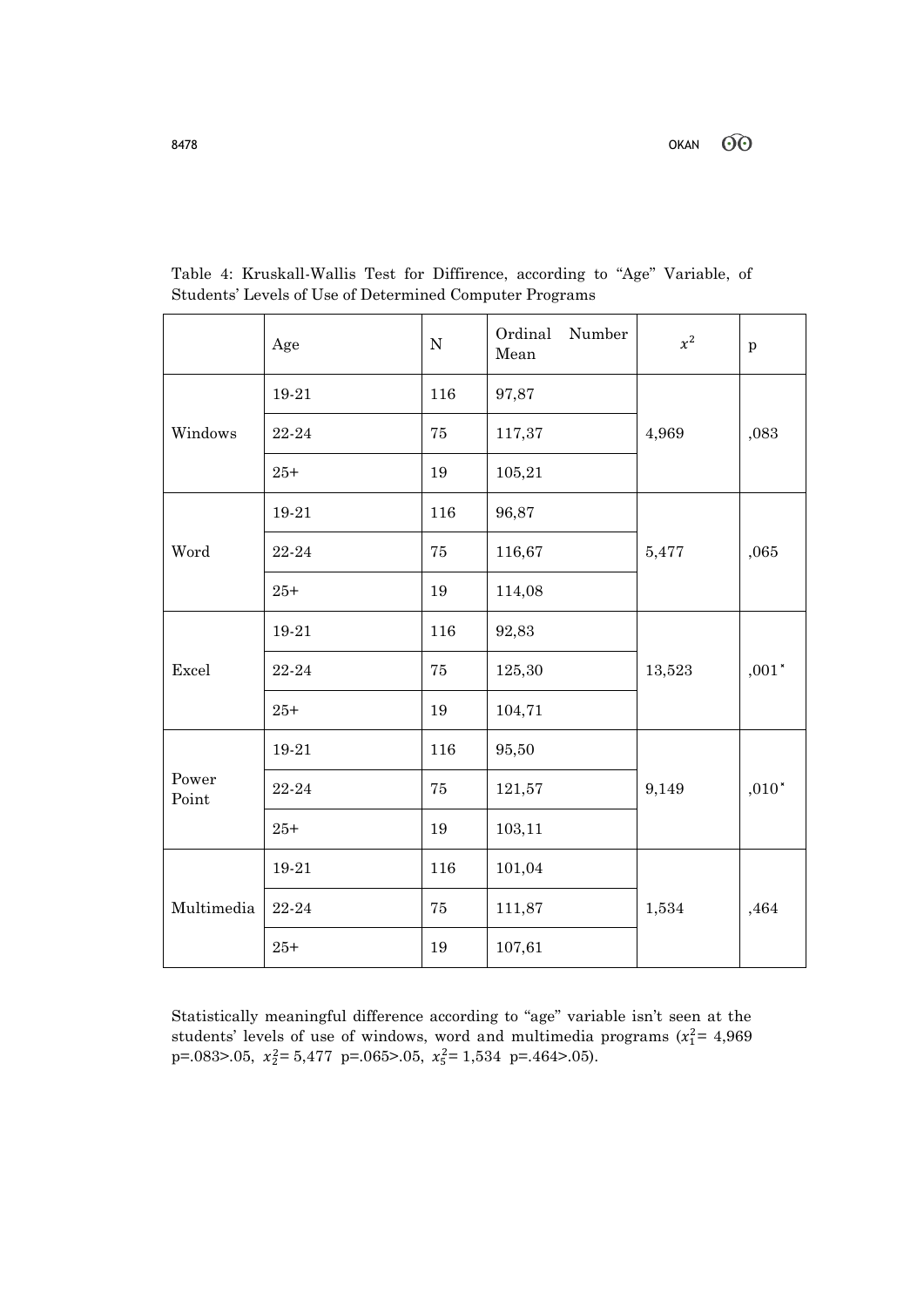Statistically meaningful difference according to "age" variable is seen at the students' levels of use of excel and power point. ( $x_3^2 = 13,523$  p=.001<.05,  $x_4^2 =$ 16,901 p=.010<.05.

|                                   | Grade            | ${\bf N}$ | Ordinal Number<br>Mean | $x^2$  | $\mathbf{p}$       |
|-----------------------------------|------------------|-----------|------------------------|--------|--------------------|
| Windows<br>Word<br>Excel<br>Power | $\mathbf{1}$     | $50\,$    | 105,64                 |        |                    |
|                                   | $\sqrt{2}$       | 66        | 91,36                  |        |                    |
|                                   | $\boldsymbol{3}$ | $51\,$    | 120,36                 | 7,201  | ,066               |
| Point<br>Multimedia               | $\overline{4}$   | $\rm 43$  | 109,41                 |        |                    |
|                                   | $\mathbf{1}$     | $50\,$    | 95,60                  |        |                    |
|                                   | $\,2$            | $66\,$    | 96,96                  |        | ${,}046^{\,\star}$ |
|                                   | $\,3$            | $51\,$    | 124,51                 | 7,998  |                    |
|                                   | $\overline{4}$   | $43\,$    | 107,57                 |        |                    |
|                                   | $\mathbf{1}$     | $50\,$    | 90,18                  |        |                    |
|                                   | $\,2$            | 66        | 99,96                  |        |                    |
|                                   | $\boldsymbol{3}$ | $51\,$    | 125,67                 | 9,781  | ${,}021^{\star}$   |
|                                   | $\overline{4}$   | $43\,$    | 107,90                 |        |                    |
|                                   | $\mathbf{1}$     | $50\,$    | 96,41                  |        |                    |
|                                   | $\,2$            | 66        | 93,73                  |        | $,009*$            |
|                                   | $\,3$            | $51\,$    | 127,94                 | 11,515 |                    |
|                                   | $\overline{4}$   | $43\,$    | 107,51                 |        |                    |
|                                   | $\mathbf{1}$     | $50\,$    | 89,89                  |        |                    |
|                                   | $\,2$            | 66        | 109,62                 | 5,707  | ,127               |

Table 5: Kruskall-Wallis Test for Diffirence, according to "Grade" Variable, of Students' Levels of Use of Determined Computer Programs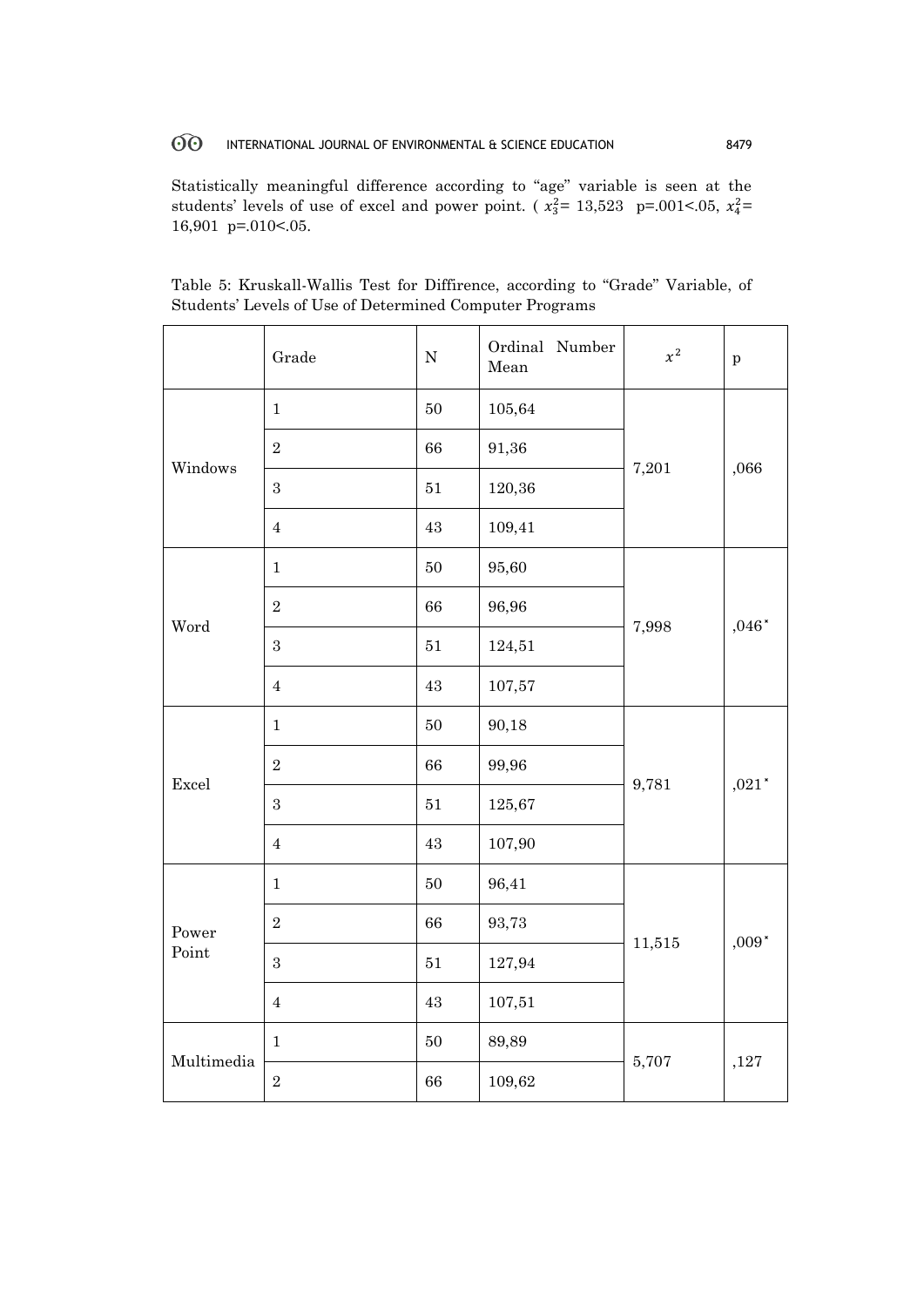$60^{\circ}$ 8480 OKAN

| c<br>↩ | 51 | 117,02 |  |
|--------|----|--------|--|
|        | 43 | 103,66 |  |

Statistically meaningful difference according to "grade" variable isn't seen at the students' levels of use of windows and multimedia programs.  $(x_1^2 = 7,201)$  $p=.066>0.05$ ,  $x_5^2=5,707$   $p=.127>0.05$ )

Statistically meaningful difference according to "grade" variable is seen at the students' levels of use of word, excel and power point.  $(x_2^2 = 7.998 \text{ p} = .046 < .05,$  $x_3^2 = 9{,}781$  p= $.021 < .05$ ,  $x_4^2 = 11{,}515$  p= $.009 < .05$ )

Table 6: Kruskall-Wallis Test for Diffirence, according to "Income" Variable, of Students' Levels of Use of Determined Computer Programs

|         | Income    | $\mathbf N$    | Ordinal<br>Number<br>Mean | $x^2$ | $\mathbf{p}$ |
|---------|-----------|----------------|---------------------------|-------|--------------|
|         | 400-      | $\overline{4}$ | 66,25                     |       |              |
|         | 401-800   | $\bf 5$        | 98,10                     |       |              |
| Windows | 801-1000  | 16             | 104,22                    | 8,305 | ,081         |
|         | 1001-1500 | 51             | 88,88                     |       |              |
|         | $1500+$   | 134            | 113,43                    |       |              |
|         | 400-      | $\overline{4}$ | 125,63                    |       |              |
|         | 401-800   | $\bf 5$        | 119,00                    |       |              |
| Word    | 801-1000  | 16             | 98,53                     | 1,594 | ,810         |
|         | 1001-1500 | $51\,$         | 99,55                     |       |              |
|         | $1500+$   | 134            | 107,49                    |       |              |
|         | 400-      | $\overline{4}$ | 126,00                    |       |              |
| Excel   | 401-800   | $\bf 5$        | 55,40                     |       | ,381         |
|         | 801-1000  | $16\,$         | 100,94                    | 4,190 |              |
|         | 1001-1500 | $51\,$         | 106,53                    |       |              |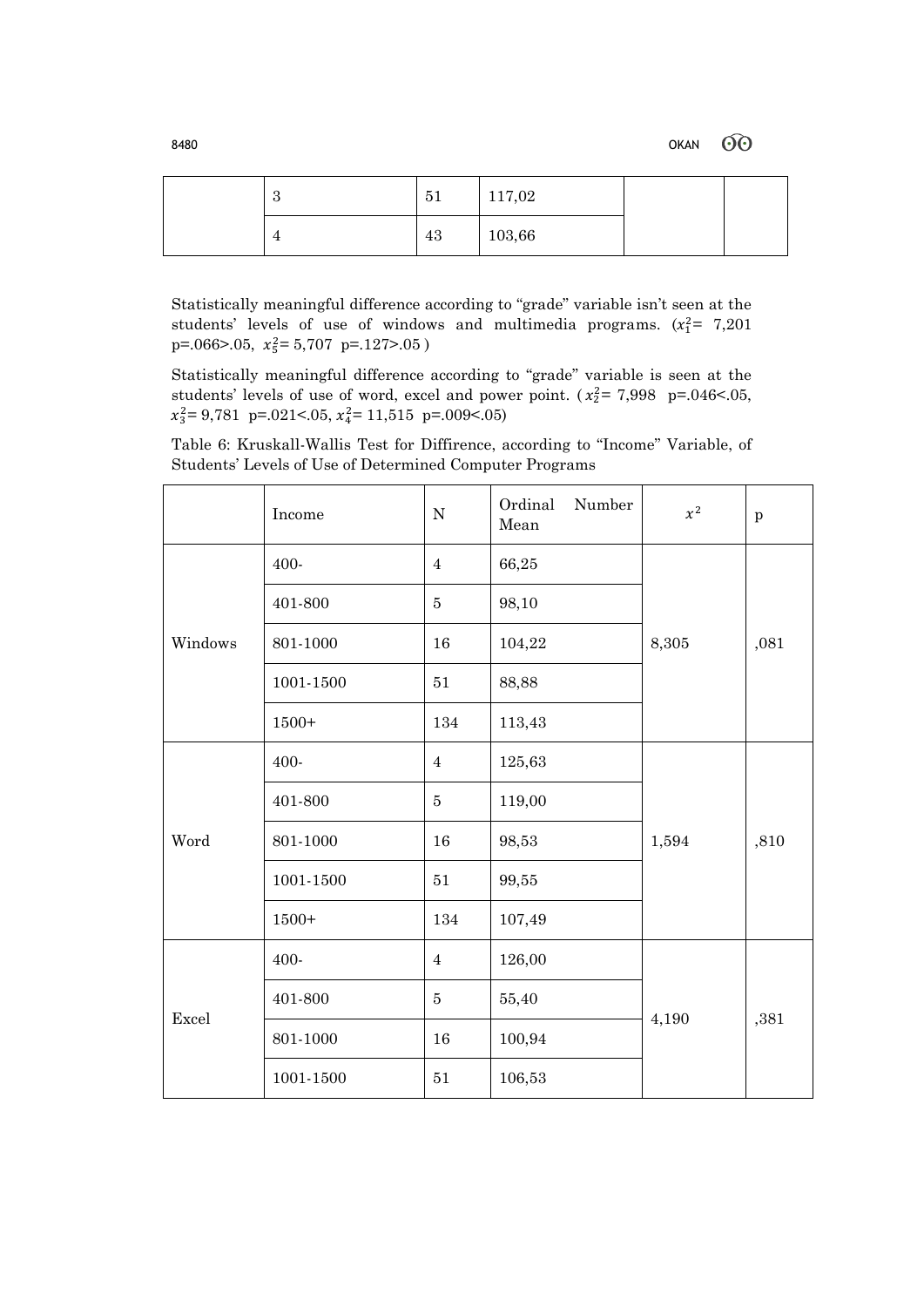|                | $1500+$   | 134            | 106,91 |       |      |
|----------------|-----------|----------------|--------|-------|------|
|                | 400-      | $\overline{4}$ | 81,00  |       |      |
|                | 401-800   | $\overline{5}$ | 89,50  |       |      |
| Power<br>Point | 801-1000  | 16             | 113,00 | 3,545 | ,471 |
|                | 1001-1500 | 51             | 95,53  |       |      |
|                | $1500+$   | 134            | 109,73 |       |      |
|                | 400-      | $\overline{4}$ | 131,25 |       |      |
|                | 401-800   | $\overline{5}$ | 107,80 |       |      |
| Multimedia     | 801-1000  | 16             | 116,53 | 2,246 | ,691 |
|                | 1001-1500 | 51             | 110,31 |       |      |
|                | $1500+$   | 134            | 101,50 |       |      |

Statistically meaningful difference according to "income" variable isn't seen at the students' levels of use of windows, word, excel, power point and multimedia programs.

( <sup>1</sup> <sup>2</sup>= 8,305 p=.081>.05, <sup>2</sup> <sup>2</sup>= 1,594 p=.810>.05, <sup>3</sup> <sup>2</sup>= 4,190 p=.381>.05, <sup>4</sup> <sup>2</sup>= 3,545 p=.471>.05,  $x_5^2 = 2,246$  p=.691>.05).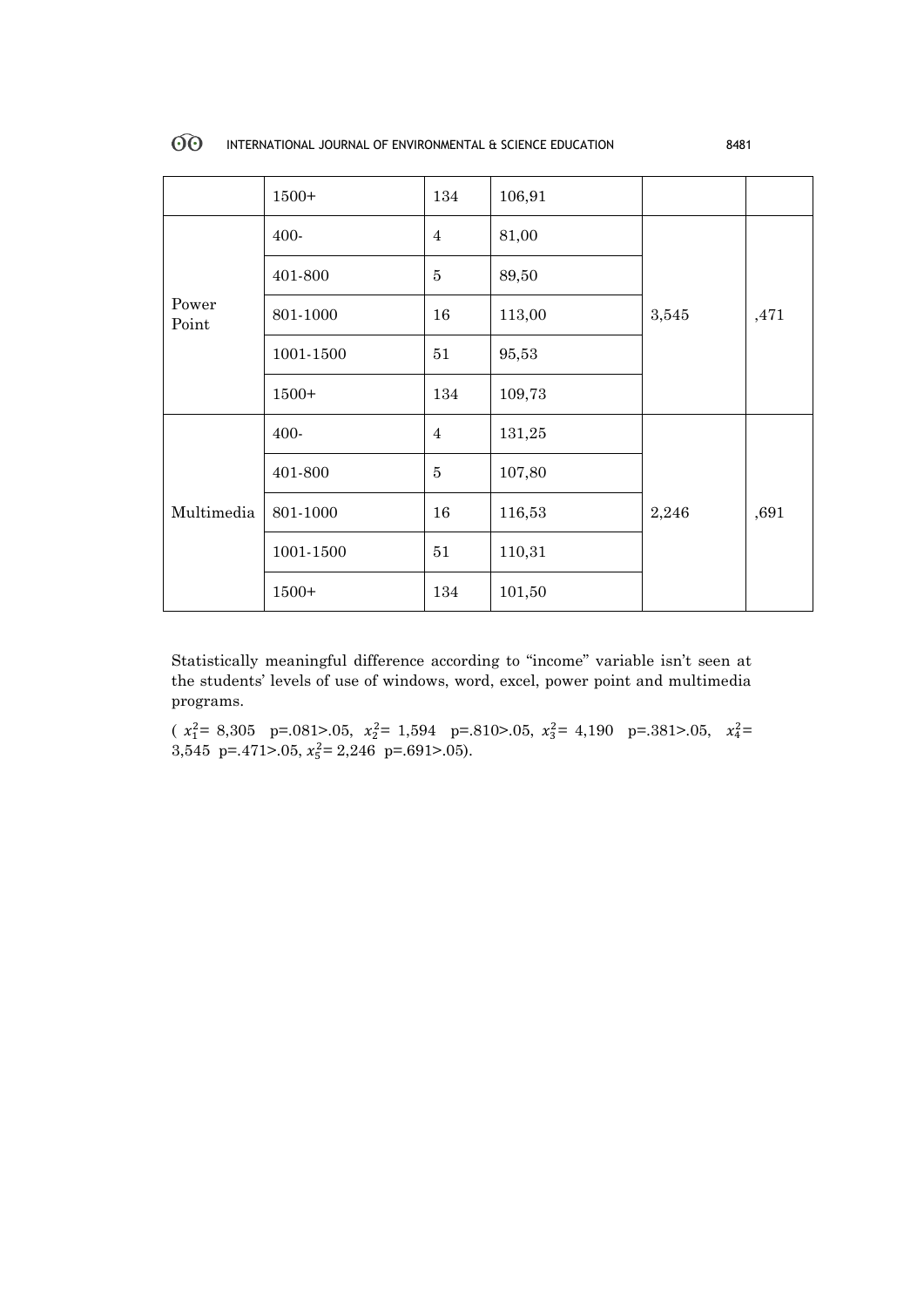|            | of<br>State<br>of<br>Existence<br>Computer<br>at<br>Home | ${\bf N}$                                                           | Ordinal Number<br>Mean | Z        | p       |
|------------|----------------------------------------------------------|---------------------------------------------------------------------|------------------------|----------|---------|
| Windows    | Yes                                                      | 190                                                                 | 111,61                 |          | $,000*$ |
|            | No                                                       | $-4,622$<br>20<br>47,45<br>109,84<br>190<br>$-3,257$<br>20<br>64,28 |                        |          |         |
| Word       | Yes                                                      |                                                                     |                        |          | $,001"$ |
|            | No                                                       |                                                                     |                        |          |         |
| Excel      | Yes                                                      | 190                                                                 | 108,65                 | $-2,359$ | $,018*$ |
|            | $\rm No$                                                 | 20                                                                  | 75,60                  |          |         |
| Power      | Yes                                                      | 190                                                                 | 108,05                 |          |         |
| Point      | No                                                       | 20                                                                  | 81,28                  | $-1,954$ | ,051    |
| Multimedia | Yes                                                      | 190                                                                 | 106,37                 |          |         |
|            | No                                                       | 20                                                                  | 97,20                  | $-0.656$ | ,515    |

Table 7: Mann-Whitney U Test for Diffirence, according to "State of Existence of Computer at Home" Variable, of Students' Levels of Use of Determined Computer Programs

Statistically meaningful difference according to "state of existence of computer at home" variable isn't seen at the students' levels of use of power point and multimedia programs( Z4= -1.954 p=.051>.05, Z5= -.656 p=.515>.05 ).

Statistically meaningful difference according to "state of existence of computer at home" variable is seen at the students' levels of use of windows, word and excel ( $Z1 = -4.622$  p=.000 < 05,  $Z2 = -3.257$  p=.001 < 05,  $Z3 = -2.359$  p=.018 < 05).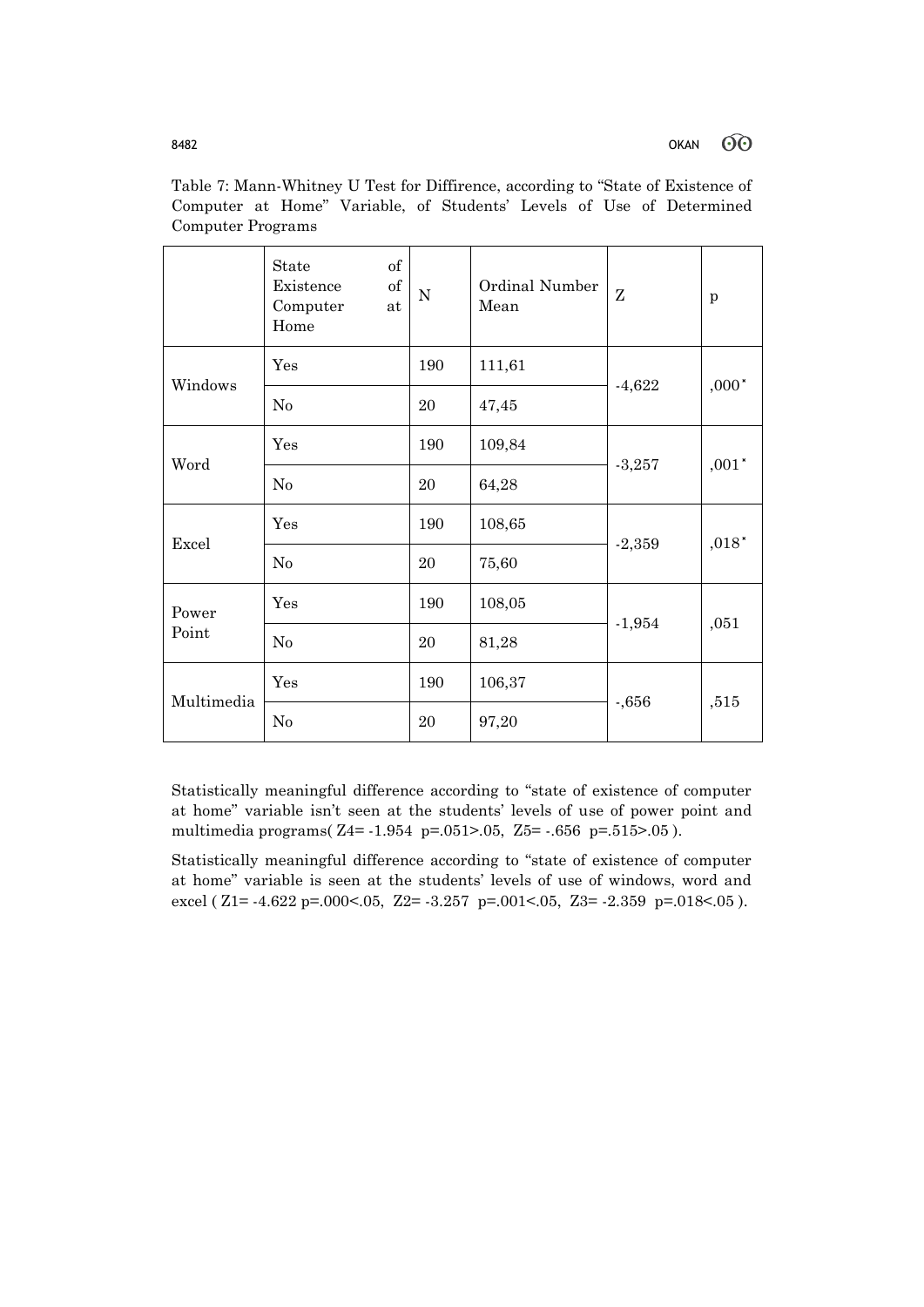Table 8: Mann-Whitney U Test for Diffirence, according to "State of Existence of Internet" Variable, of Students' Levels of Use of Determined Computer Programs

|                | of<br>State<br>Of<br>Existence<br>Internet | $\mathbf N$ | Ordinal<br>Number<br>Mean | Ζ        | p       |
|----------------|--------------------------------------------|-------------|---------------------------|----------|---------|
| Windows        | Yes                                        | 172         | 110,42                    | $-2,571$ | $,010*$ |
|                | $\rm No$                                   | 38          | 83,21                     |          |         |
| Word           | Yes                                        | 172         | 110,51                    | $-2,598$ | $,009*$ |
|                | $\rm No$                                   | 38          | 82,80                     |          |         |
| Excel          | Yes                                        | 172         | 110,28                    |          | $,013*$ |
|                | No                                         | 38          | 83,88                     | $-2,470$ |         |
| Power<br>Point | Yes                                        | 172         | 108,97                    |          | ,067    |
|                | No                                         | 38          | 89,82                     | $-1,833$ |         |
| Multimedia     | Yes                                        | 172         | 106,74                    |          | ,524    |
|                | No                                         | 38          | 99,91                     | $-.640$  |         |

Statistically meaningful difference according to "state of existence of internet" variable isn't seen at the students' levels of use of power point and multimedia programs.

 $(Z4=-1.833 \text{ p} = .067$  > .05,  $Z5 = -.640 \text{ p} = .524$  > .05)

Statistically meaningful difference according to "state of existence of internet" variable is seen at the students' levels of use of windows, word and excel.

 $(Z1=-2.571 \text{ p} = .010<0.05, Z2=-2.598 \text{ p} = .009<0.05, Z3=-2.470 \text{ p} = .013<0.05$ ).

Table 9: Mann-Whitney U Test for Diffirence, according to "State of Existence of Computer Lab in School" Variable, of Students' Levels of Use of Determined Computer Programs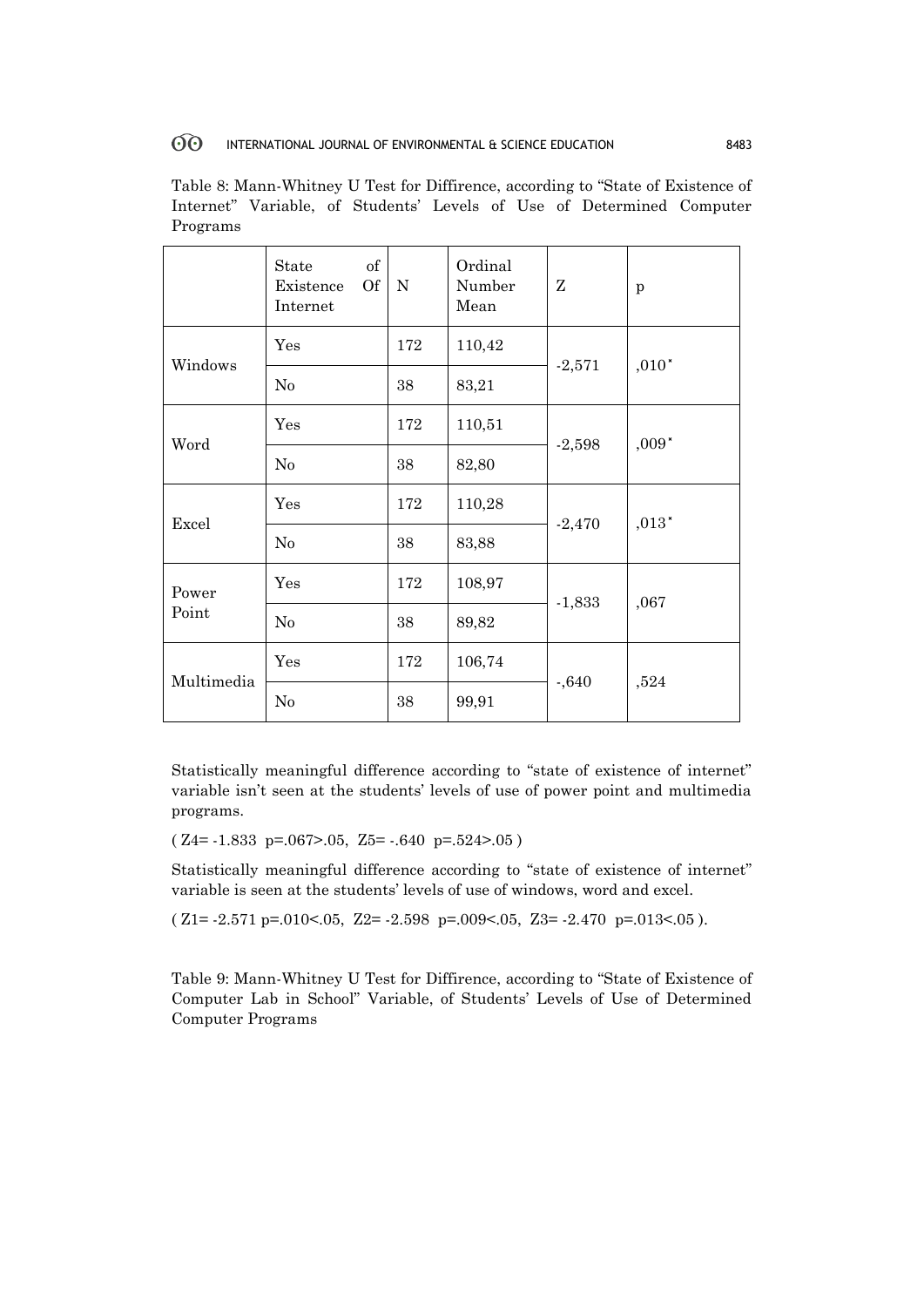|             | $\sigma$<br>State<br>$\sigma$<br>Existence<br>Computer Lab<br>in School | ${\bf N}$ | Ordinal<br>Number<br>Mean | Z        | p       |
|-------------|-------------------------------------------------------------------------|-----------|---------------------------|----------|---------|
| Windows     | Yes                                                                     | 198       | 102,80                    |          | $,006"$ |
|             | No                                                                      | 12        | 150,00                    | $-2,688$ |         |
| Word        | Yes                                                                     | 198       | 102,59                    | $-2,882$ | $,003*$ |
|             | No                                                                      | 12        | 153,58                    |          |         |
| Excel       | Yes                                                                     | 198       | 103,70                    | $-1,781$ | ,075    |
|             | No                                                                      | 12        | 135,25                    |          |         |
| Power Point | Yes                                                                     | 198       | 102,91                    | $-2,611$ | $,008"$ |
|             | No                                                                      | 12        | 148,17                    |          |         |
| Multimedia  | Yes                                                                     | 198       | 103,35                    | $-2,123$ | $,033*$ |
|             | No                                                                      | 12        | 140,92                    |          |         |

Statistically meaningful difference according to "state of existence of computer lab in school" variable isn't seen at the students' levels of use of power point.

 $(Z3= -1.781 p=.075> .05)$ 

Statistically meaningful difference according to "state of existence of computer lab in school" variable is seen at the students' levels of use of windows, word, excel and multimedia programs. ( Z1= -2.688 p=.006<.05, Z2= -2.882 p=.003<.05, Z4= -2.611 p=.008<.05, Z5= -2.123 p=.033<.05 ).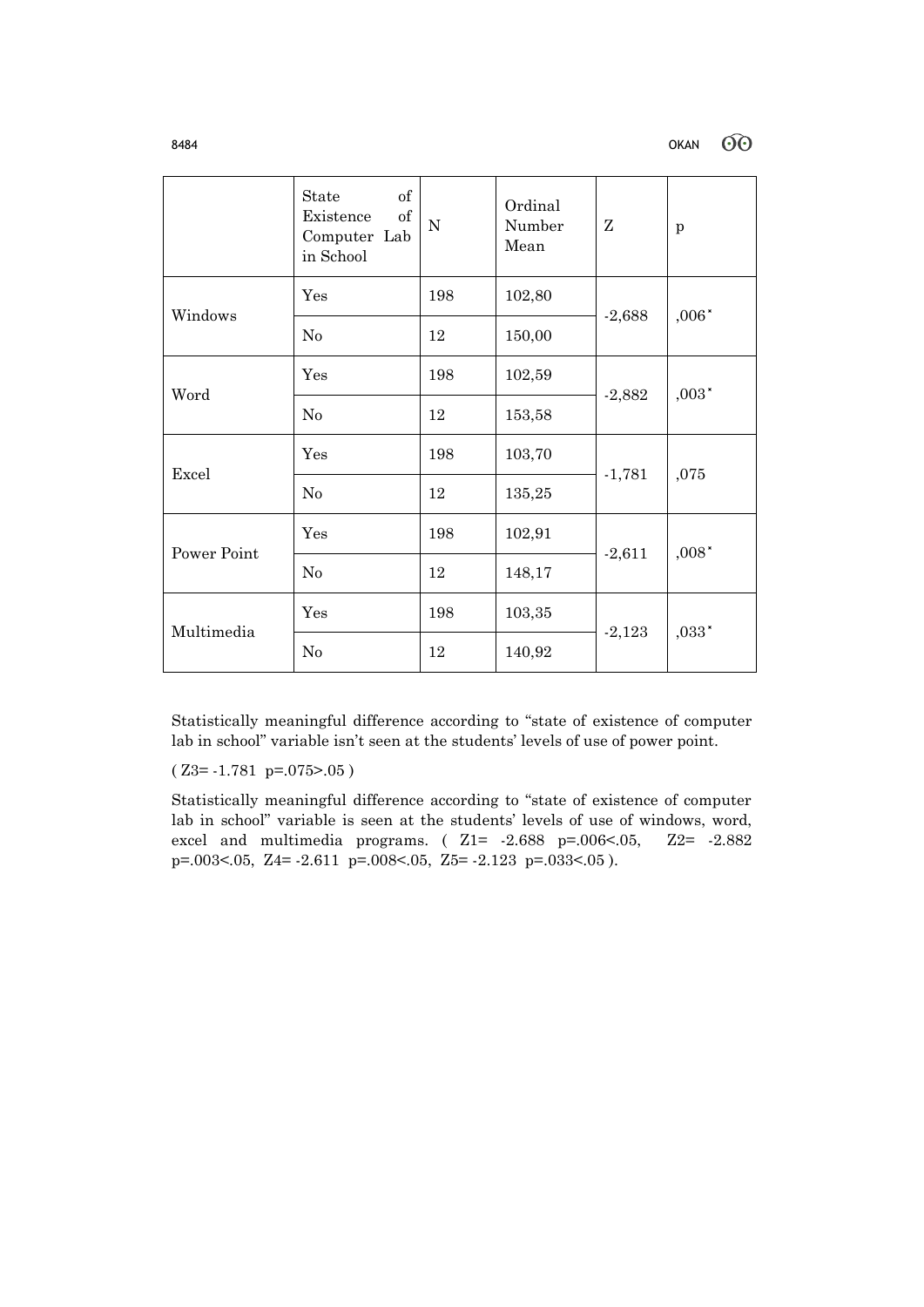|                | of<br>State<br>Family's<br>Use<br>of Computer | ${\bf N}$ | Number<br>Ordinal<br>Mean | Z        | p                           |
|----------------|-----------------------------------------------|-----------|---------------------------|----------|-----------------------------|
| Windows        | Yes                                           | 156       | 113,08                    | $-3,160$ | $,001\,^*$                  |
|                | $\rm No$                                      | 54        | 83,61                     |          |                             |
| Word           | Yes                                           | 156       | 111,21                    | $-2,362$ | $,018$ $^{\star}$           |
|                | N <sub>0</sub>                                | 54        | 89,01                     |          |                             |
| Excel          | Yes                                           | 156       | 111,09                    |          | ${,}021\ensuremath{^\star}$ |
|                | N <sub>o</sub>                                | 54        | 89,36                     | $-2,309$ |                             |
| Power<br>Point | Yes                                           | 156       | 107,99                    |          | ,294                        |
|                | $\rm No$                                      | 54        | 98,31                     | $-1,052$ |                             |
| Multimedia     | Yes                                           | 156       | 106,48                    |          | ,687                        |
|                | No                                            | 54        | 102,68                    | $-0.405$ |                             |

Table 10: Mann-Whitney U Test for Diffirence, according to "State of Family's Use of Computer" Variable, of Students' Levels of Use of Determined Computer Programs

Statistically meaningful difference according to "state of family's use of computer" variable isn't seen at the students' levels of use of power point and multimedia programs (Z4= -1.052 p=.294>.05, Z5= -.405 p=.687>.05 )

Statistically meaningful difference according to "state of family's use of computer" variable is seen at the students' levels of use of windows, word and excel.

 $(Z1=-2.571 \text{ p} = .010<0.05, Z2=-2.598 \text{ p} = .009<0.05, Z3=-2.470 \text{ p} = .013<0.05$ ).

Table 11: Mann-Whitney U Test for Diffirence, according to "State of Benefitting Always from Computer Lab" Variable, of Students' Levels of Use of Determined Computer Programs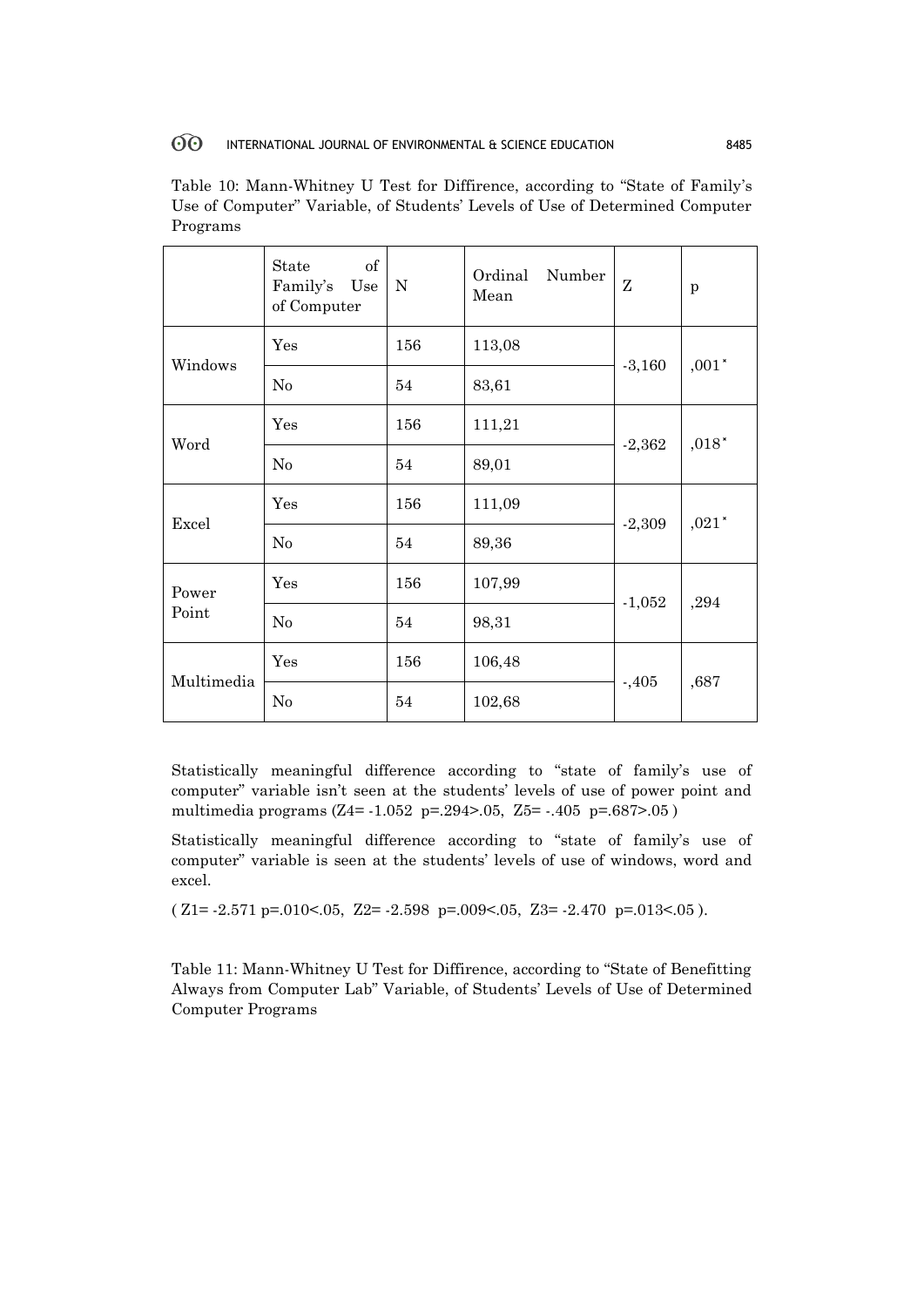60

|                | of<br>State<br>Benefitting<br>Always<br>from<br>Computer<br>Lab | N   | Ordinal<br>Number Mean | Z        | p    |
|----------------|-----------------------------------------------------------------|-----|------------------------|----------|------|
| Windows        | Yes                                                             | 118 | 102,38                 | $-0.868$ | ,386 |
|                | $\rm No$                                                        | 92  | 109,51                 |          |      |
| Word           | Yes                                                             | 118 | 107,84                 | $-0.646$ | ,519 |
|                | $\rm No$                                                        | 92  | 102,49                 |          |      |
| Excel          | Yes                                                             | 118 | 111,83                 |          | ,081 |
|                | No                                                              | 92  | 97,38                  | 1,743    |      |
| Power<br>Point | Yes                                                             | 118 | 109,25                 |          | ,292 |
|                | No                                                              | 92  | 100,69                 | 1,056    |      |
| Multimedia     | Yes                                                             | 118 | 103,77                 | $-0.477$ | ,635 |
|                | N <sub>o</sub>                                                  | 92  | 107,72                 |          |      |

Statistically meaningful difference according to "state of benefitting always from computer lab" variable isn't seen at the students' levels of use of windows, word, excel, power point and multimedia programs ( Z1= -.868 p=.386>.05, Z2= -.646 p=.519>.05, Z3= -1.743 p=.081>.05, Z4= -1.056 p=.292>.05, Z5= -.477 p=.635>.05 ).

# DISCUSSION and CONCLUSION

 Developing skills of the use of computer is needed for university students to be successful in their academic education and career programs (Furst-Bowe & Boger, 1996). When doing the literature research; in the studies on university students' skills of the use of computer, it was seen that a lot of factors such as job experience, interest in use of computer, course successes completed throughout academic and education and levels of use of internet were researched (Smith & FurstBowe, 1993; Güçlü, 2010; Yaman, 2007a; Yaman, 2007b, Hunt and Bohlin, 1993, Levine and Donitsa-Schmidt, 1998). Ayrıca araştırmalarda bilgisayar kullanım yeteneklerinin yaş, cinsiyet, deneyim ve ilgi gibi

8486 OKAN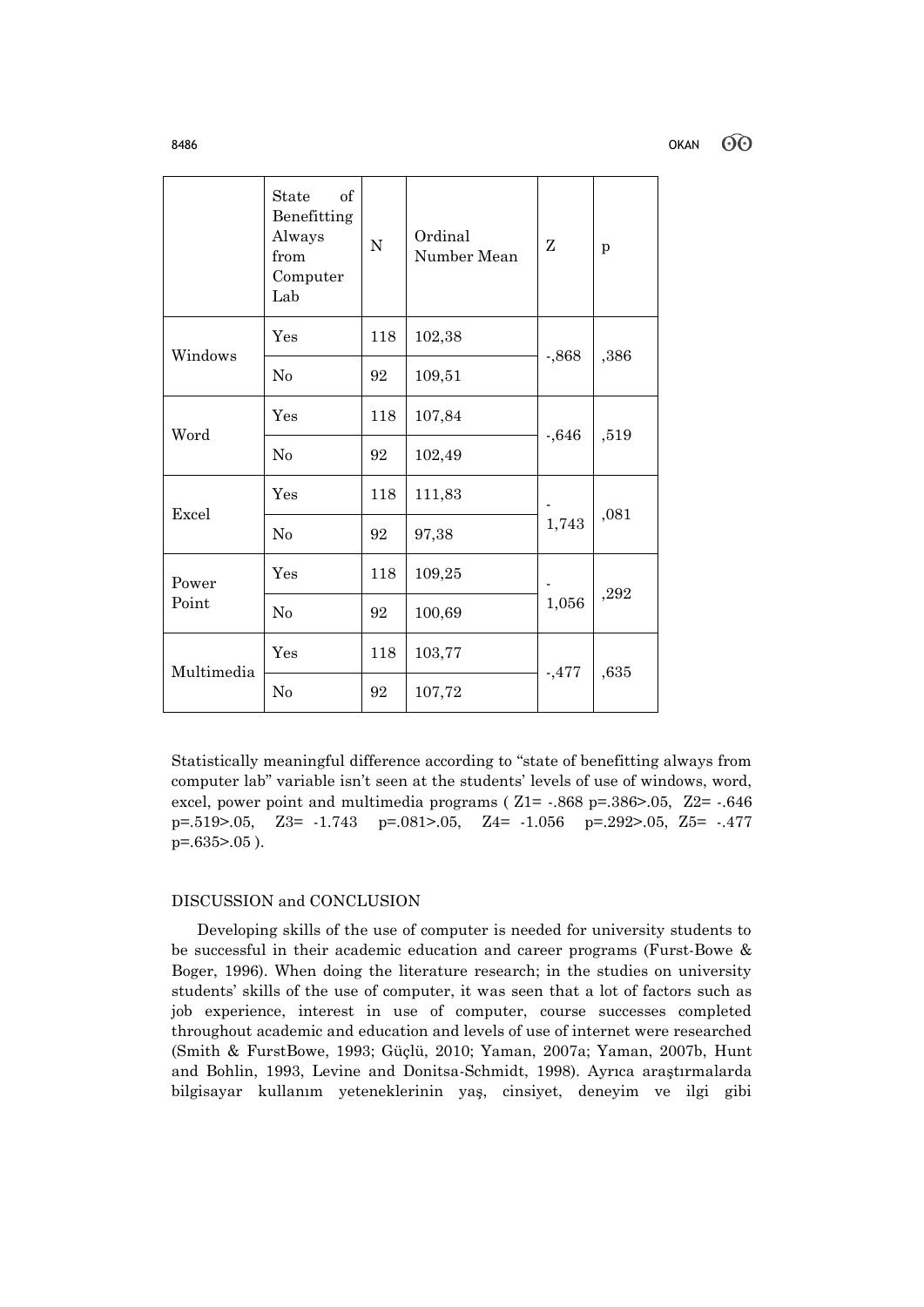faktörlerden etkilenebileceği bildirilmektedir(Morahan-Martin, 1992, Necessary and Parish, 1996).

In the scope of research done by looking at literature research information, there are 210 students, 58,1% of which are female and 41,9% of which are male. When considered the grade levels of students participated in research, 23,8% are 1.grade, 31,4% are 2.grade, 24,3% are 3.grade and 20,5% are 4.grade. 55,2% of students are in a range of 19-21 age, 35,7% are in a range of 22-24 age and 9% are 25 or older. 42,9% of students participated in research study Physical Education Teaching and 57,1% study School Teaching. 1,9% of students' income is 400 TL or less, income of 2,4% is between the range of 401-800, income of 7,6% is between the range of 801-1000 TL, income of %24,3 is between the range of 1001-1500 and income of 63,8% is 1500 TL or more. While %90,5% of students have computer at home, 9,5% of students don't have. 81,9% of students participated in research have internet connectivity, 18,1% don't have. 94,3% of students have computer labs in school, 5,7% of students don't have. 74,3% of students' family use computer, 25,7% students' family don't use. 56,2% of students said that they can benefit always from computer labs in school, 43,8% of students said that they cant benefit always.

When considering students' levels of use of windows, word, excel, power point and multimedia programs, statistically meaningful difference isn't seen according to "gender, department, income and state of benefitting always from computer lab" variables. Also, when examined students' levels of use of multimedia programs; statistically meaningful difference is seen according to "gender and state of existence of computer lab in school" variables.

When considered students' levels of use of excel and power point, statistically meaningful difference is seen according to "age" variable. When compared with levels of use of windows, word and multimedia programs, there is no statistically meaningful difference.

While there is no statistically meaningful difference when examined, according to "grade" variable, students' levels of use of windows and multimedia programs; in terms of levels of the use of word, excel and power point, statistically meaningful difference is seen.

When considered students' levels of use of power point and multimedia programs; statistically meaningful difference isn't seen according to "state of existence of computer at home" variable. When considered the levels of use of windows, word and excel; statistically meaningful difference is seen.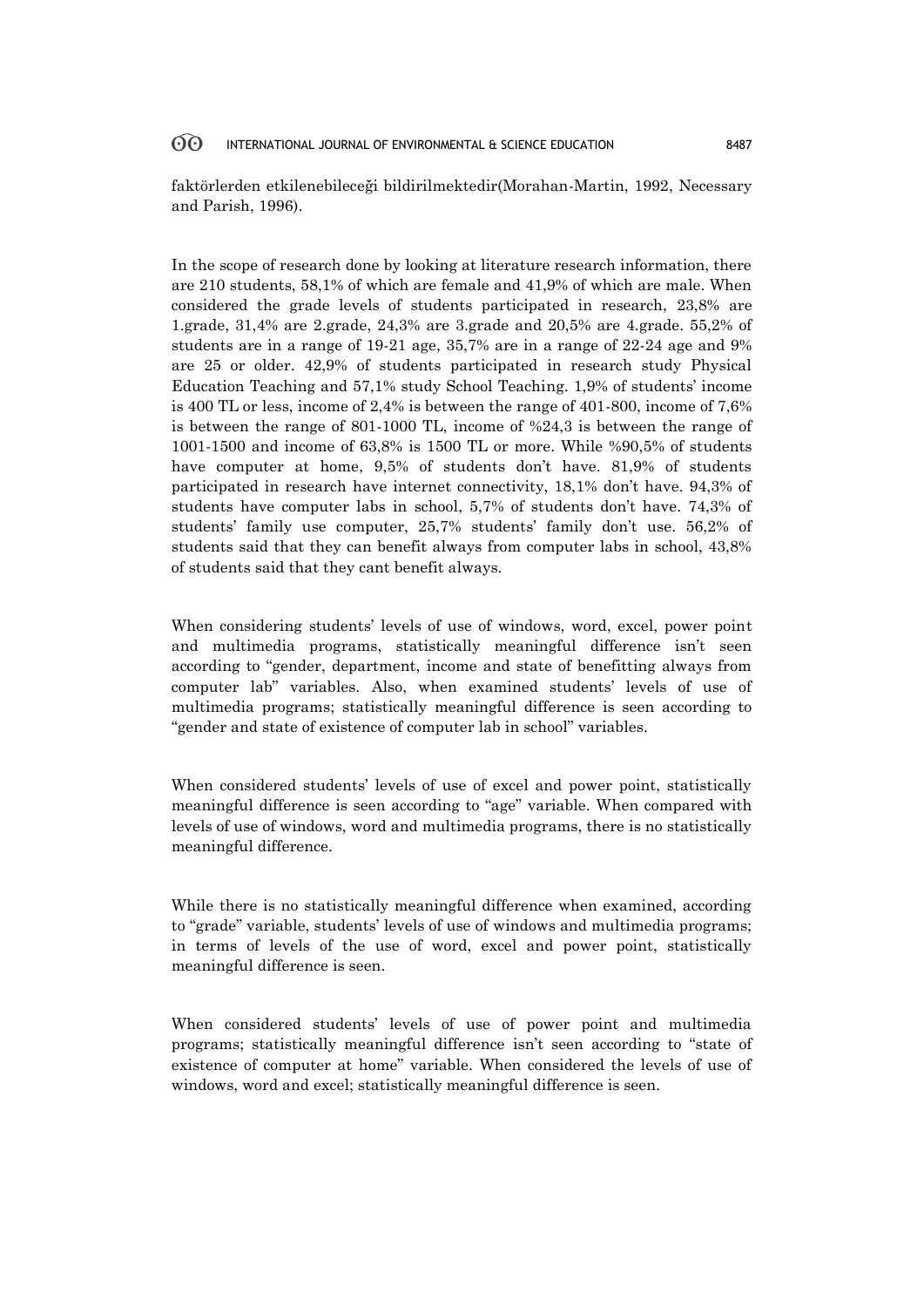In the study of Güçlü (2010), it was reported that the use of computer skills of individuals who have private computer or can reach computer from faculty lab are influenced positively. Also the skill of family's use of computer has a positive effect. This result shows parallel with our presented study.

When examined students' levels of use of power point and multimedia programs; statistically meaningful difference isn't seen according to "state of existence of internet" variable. In terms of levels of use of windows, word and excel; statistically meaningful difference is seen.

When examined students' levels of use of power point; statistically meaningful difference isn't seen according to "state of existence of computer lab in school" variable. On the other hand, when considered students' levels of use of windows, word, excel and multimedia programs, statistically meaningful difference is seen according to "state of existence of computer lab in school" variable.

When considered, according to "state of family's use of computer, students' levels of use of windows, word and excel, there is statistically meaningful difference. When examined the levels of use of power point and multimedia programs, statistically meaningful difference isn't seen.

# Suggestions for Researchers

• The effect of raising awareness of families about education and use of computer upon the use of computer competency of physical education teacher can be examined.

The effect of use of computer competency of physical education teacher on professional competency can be researched.

The effect of teaching technical information about physical education and sport in computer environment upon the success of students can be examined.

The computer equipment competency of schools in our country can be researched.

The effect of in service training given to physical education teachers for the use of computer on the use of computer competency of teacher can be examined.

# Suggestions for Educators

• Educators can participate in various course programs in order to improve themselves about use of computer.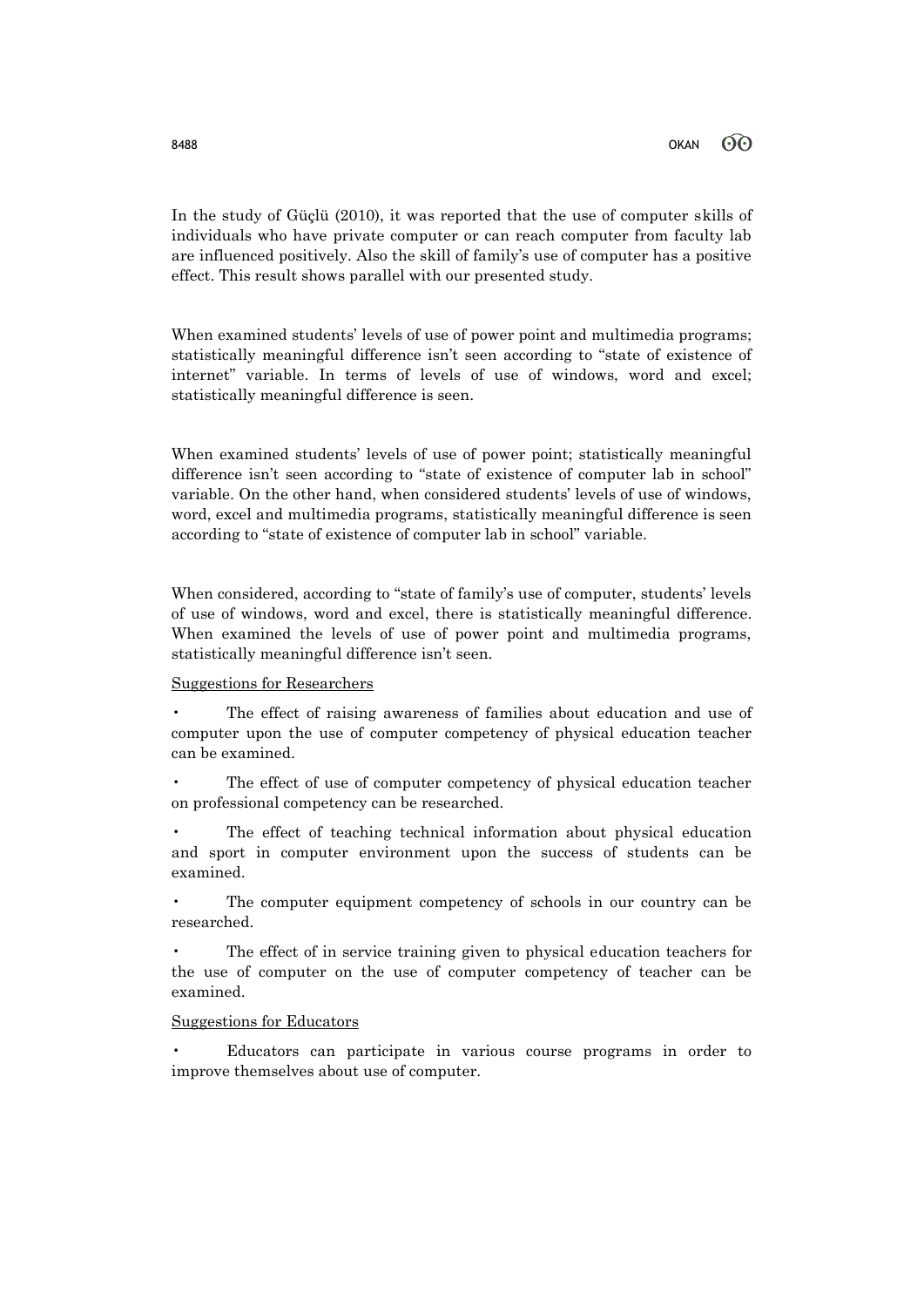• Educators can make the lessons more interesting by increasing the use of computer in lessons.

• Since the fact that educators increase the use of computer will be a positive model for students, use of computer in lessons can be increased.

• Educators can request for help from various institutions to have enough computer equipment in schools.

• Educators can examine the books written in this field in order to improve themselves about the use of computer.

### **References**

- Erdemir, E., Bakırcı B., (2009).Öğretmen Adaylarının Eğitimde Teknolojiyi Kullanabilme Özgüvenlerinin Tespiti. TÜFEDTUSED.6(3), 99-108
- Gümüşdağ H.,Cerit E.,Gönülateş S., Arslanoğlu C.,Bastık C.,Şahin S., Ünlü C.(2013). Beden Eğitimi Öğretmenlerinin Bilgisayar Kullanım Yeterlikleri Ve Tutumlarının Belirlenmesi. Uluslar arası. Hakemli Beşeri ve Akademik Bilimler Dergisi.2(4)
- İşman, A. (2005), Öğretim Teknolojileri ve Materyal Geliştirme, Pegem A.Yayıncılık, Ankara
- Usta, E., Korkmaz, Ö., (2010). Öğretmen Adaylarının Bilgisayar Yeterlikleri ve Teknoloji Kullanımına İlişkin Algıları İle Öğretmenlik Mesleğine Yönelik Tutumları. Uluslararası İnsan Bilimleri Dergisi. 7 (1),1335-1349
- Çolakoglu, T., Er, F., Ipekoğlu, G., Karacan, S., Colakoglu, F. F., Zorba, E. (2014). Evaluation of physical, physiological and some performance parameters of the Turkish elite orienteers. Procedia-Social and Behavioral Sciences, 152, 403-408.
- Yaman, Ç., Yaman, M.(2008). Beden Eğitimi Ve Spor Bölümü Öğrencilerinin Bilgisayar Kullanma Yeterlilikleri. Akademik İncelemeler 3(1).
- Yaman, M. (2007). The competence of physical education teachers in computer use. TOJET: The Turkish Online Journal of Educational Technology, 6(4).
- Güçlü, M. (2010). University students' computer skills: A comparative analysis.TOJET: The Turkish Online Journal of Educational Technology, 9(2).
- Furst-Bowe, J. & Boger, C. (1996). An analysis of required computer competencies for university students. Journal of Research on Computing in Education, 08886504, Winter95/96, 28 (2).
- Smith, M., & Furst-Bowe, J. (1993). An assessment of computer skills of incoming freshmen at two University of Wisconsin campuses. Paper presented at the Association for Educational Communications and Technology Annual Conference, New Orleans, LA.
- Yaman, M., & Yaman, Ç. (2014). The use of social network sites by prospective physical education and sports teachers (Gazi University sample). TOJET: The Turkish Online Journal of Educational Technology, 13(1).
- Yaman, M. (2007). The attitudes of the physical education students towards internet. TOJET: The Turkish Online Journal of Educational Technology, 6(3).
- Morahan-Martin, J. (1992). Gender differences in computer experience, skills and attitudes among incoming college students. Collegiate Microcomputer, 10, 1-7.
- Levine, T.; Donitsa-Schmidt, S. (1998). "Computer Use, Confidence, Attitudes and Knowledge : A Casual Analysis". Computers in Human Behavior. 14 (1), 125-146.
- Hunt, N.P.; Bohlin R.M. (1993). "Teacher Education Students' Attitudes Toward Using Computers". Journal of Research on Computing in Education. 25 (4), 487-497.